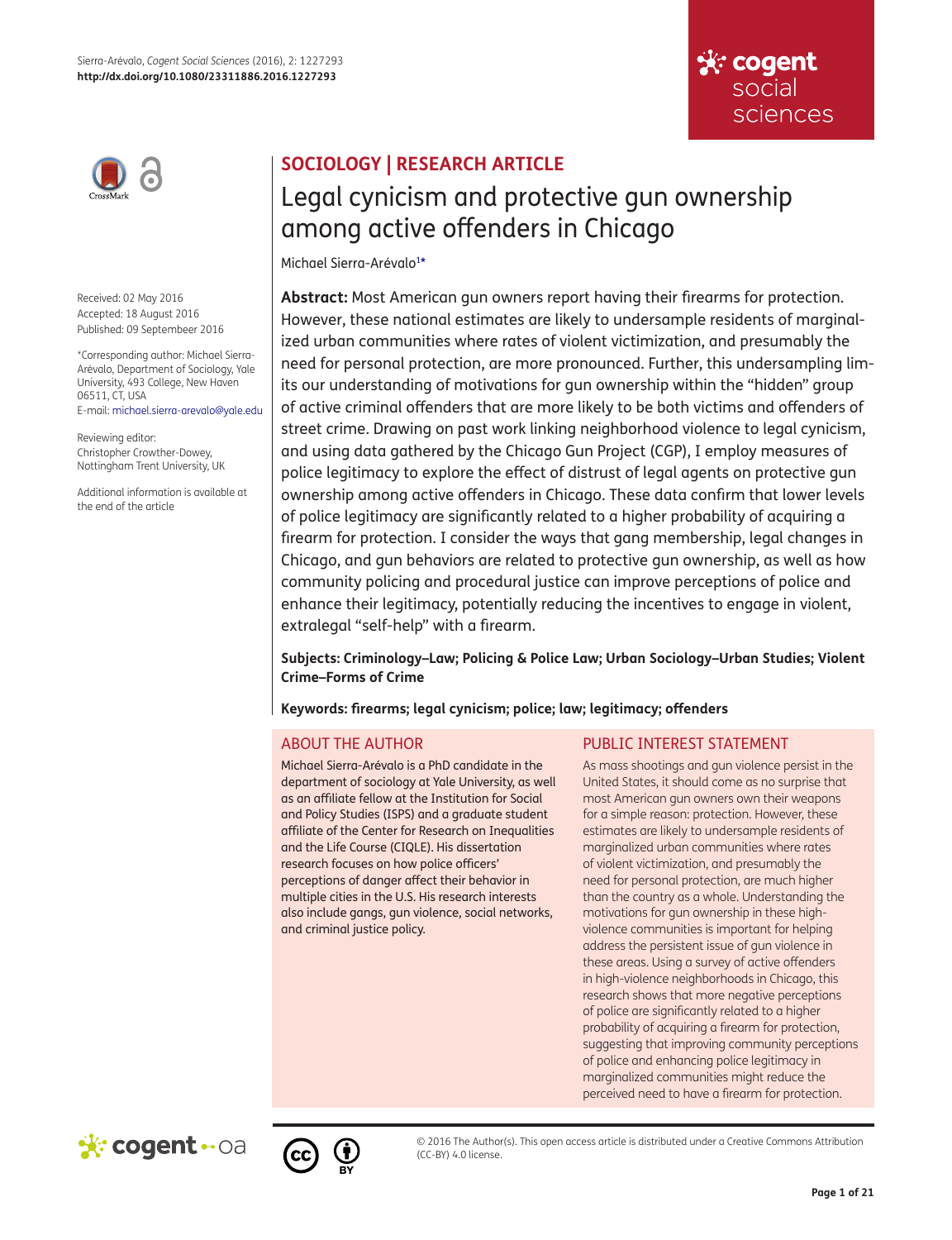#### **1. Introduction**

<span id="page-1-4"></span><span id="page-1-2"></span>As mass shootings continue to occur across the breadth of the United States—from Newtown, CT to Aurora, CO, Roseburg, OR to Orlando, FL—concerns for safety are becoming increasingly important for those choosing to arm themselves: in 2013, 48% of American gun owners reported owning their weapon(s) for protection, a 22 percentage point increase from 1999 (Cook & Goss, [2014](#page-18-0); Dimock, Doherty, & Christian, [2013](#page-18-1)). With media headlines trumpeting the death tolls at schools, movie theaters, and churches, it is understandable that a public faced with the specter of unpredictable tragedy may turn to firearms as a way to provide safety for themselves and their loved ones.

But while protection is an increasingly common reason for owning a firearm, protective gun ownership is not distributed equally among the American public. In particular, protective gun ownership varies significantly by race, with 45% of white Americans citing protection as the primary reason for owning a firearm, compared to 71% of blacks (Dimock et al., [2013](#page-18-1)). Clearly, while protection is a common reason for gun ownership overall, it is a more salient motivation for black gun owners.

<span id="page-1-15"></span><span id="page-1-13"></span><span id="page-1-12"></span>This racial difference in the prevalence of protective gun ownership is potentially related to disparities in the risk of victimization faced by different communities. With racial minorities being differentially exposed to neighborhoods characterized by structural conditions strongly related to violence (Massey & Denton, [1993;](#page-18-2) Peterson & Krivo, [2005;](#page-19-0) Sampson & Wilson, [1995](#page-19-1)), it is unsurprising that blacks, particularly young black males, find themselves at a significantly higher risk of violent victimization than whites (Fox & Zawitz, [2007;](#page-18-3) Harper, Lynch, Burris, & Davey Smith, [2007;](#page-18-4) Heron, [2012](#page-18-5))[.1](#page-17-1)

<span id="page-1-9"></span><span id="page-1-8"></span><span id="page-1-7"></span><span id="page-1-6"></span><span id="page-1-5"></span>The unique context of poor, violent, and highly-policed neighborhoods has profound implications for the processes that motivate gun ownership. In neighborhoods characterized by high violence rates, many residents exhibit a unique, culturally-defined orientation known as *legal cynicism,* a frame in which the criminal justice system and its agents (e.g. police and the courts) are viewed as "illegitimate, unresponsive, and ill equipped" to ensure the safety of community residents (Kirk & Matsuda, [2011,](#page-18-6) p. 444; Kirk & Papachristos, [2011](#page-18-7)). Where police responses do little to resolve crime and violence (provided the police respond to calls for assistance at all), residents are often left with no legal recourse. The lack of legal avenues for addressing criminal victimization presents a likely motivation for extralegal remedies such as acquiring a protective firearm. As a form of "self-help" to prevent victimization (Black, [1983](#page-17-2); Watkins, Huebner, & Decker, [2008](#page-19-2)), residents of marginalized inner-city communities may own firearms to ensure the protection they feel police cannot or will not provide.

<span id="page-1-19"></span><span id="page-1-18"></span><span id="page-1-17"></span><span id="page-1-16"></span><span id="page-1-14"></span><span id="page-1-10"></span><span id="page-1-1"></span>Unfortunately, the so called *high*-*risk* gun owners (Lizotte, Tesoriero, Thornberry, & Krohn, [1994\)](#page-18-8) of these marginalized neighborhoods that own their guns illegally make up the kind of "hidden population" that is unlikely to be captured in national-level surveys (Pettit, [2012;](#page-19-3) Watters & Biernacki, [1989](#page-19-4)). This exclusion is all the more likely when considering the small number of *active criminal offenders* within these communities. This exclusion is all the more likely when considering the small number of criminally active individuals within these communities that use firearms in the commission of crimes. While previous work has attempted to overcome this methodological hurdle by sampling from populations of felons (Wright & Rossi, [1986](#page-20-0)), juvenile offenders (Sheley & Wright, [1995](#page-19-5)), institutionalized youth (Watkins et al., [2008\)](#page-19-2), and high-risk urban youth (Bjerregaard & Lizotte, [1995;](#page-17-3) Curry, Decker, & Egley, [2002;](#page-18-9) Lizotte, Krohn, Howell, Tobin, & Howard, [2000](#page-18-10); Lizotte et al., [1994](#page-18-8)), these studies do not shed much light on the motivations for gun ownership among active criminal offenders who are on the street, continuing to be exposed to criminogenic neighborhood conditions.

<span id="page-1-11"></span><span id="page-1-3"></span><span id="page-1-0"></span>To address the likely exclusion of this hidden population from samples used in previous work, I use survey data on 141 active offenders in two high-crime, high-violence Chicago neighborhoods to examine how legal cynicism influences the probability that the gun they most recently possessed was acquired for protection. The sample is drawn randomly from individuals aged 17 years or older,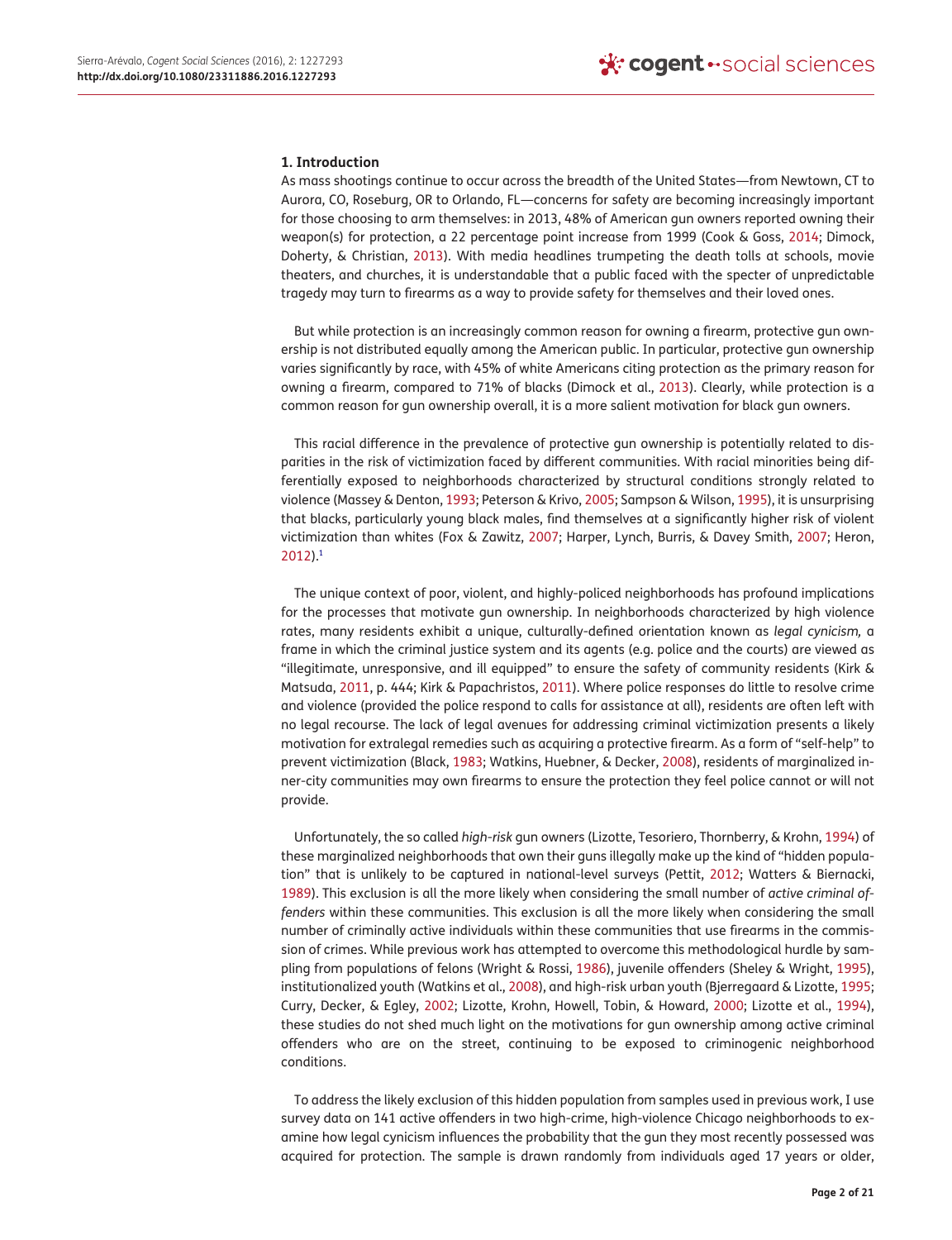many of whom were past or current gang members, who had at least one prior arrest for a violent crime (e.g. robbery, assault, battery, etc.), and were within the first six months of release to either probation or parole at the time of data collection. As such, the sample is targeted at those who were very recently engaged in violent crime, the "active" nature of these individuals' offending highlighted by the fact that, since the time of data collection, approximately half of the sample has recidi-vated and returned to prison.<sup>[2](#page-17-4)</sup> Thus, this study represents an advancement over previous work because it concentrates on a criminally-active subset of the population likely to be victims and perpetrators of gun violence and, presumably, to have all the more reason to own a firearm for protection (Braga, Hureau, & Winship, [2008](#page-17-5); Kennedy, [1997](#page-18-11); Papachristos, Braga, & Hureau, [2012\)](#page-19-6).

<span id="page-2-2"></span><span id="page-2-1"></span><span id="page-2-0"></span>Additionally, this analysis focuses on the relationship between protective gun ownership and a specific component of legal cynicism: perceptions of police. While legal cynicism encompasses a collection of attitudes and perceptions, including those towards judges, prosecutors, and the law more generally, I posit that understanding how individuals perceive the most visible and most contacted agents of the legal system—the police—is of particular import when considering behaviors that might be motivated by concerns for personal safety at the street-level. Though legal cynicism includes attitudes towards other sections of the legal system, it is not judges or prosecutors that are tasked with providing public safety; as such, using perceptions of police as an indicator of the broader construct of legal cynicism makes sense for examining legal cynicism's relationship to a behavior like protective gun ownership.

Leveraging the highly focused sample collected by the Chicago Gun Project (CGP), my analysis shows that among respondents that report having ever possessed a firearm, *over 80 percent protection as the reason for acquiring their most recent firearm*. Further, results from a series of logistic regression models show that criminal offenders who have more negative perceptions of police are significantly more likely to have ever possessed a firearm, and among criminal offenders who have ever possessed a firearm, those with more negative perceptions of police are significantly more likely to have acquired their most recent firearm for protection. These effects are present even when accounting for the plausible counter-explanation that protective gun ownership is explained by prior victimization. In light of these findings, I consider the role strategies like community policing and procedural justice techniques stand to play in violence reduction efforts. Beyond improving policecommunity relations and enhancing police legitimacy, I argue that these strategies can ameliorate legal cynicism, and enhance the damaged legitimacy of police that this analysis demonstrates is strongly associated with protective firearm ownership.

## **2. Gun ownership**

Gun ownership varies significantly across the population. For instance, men are approximately three times more likely (37 vs. 12%) to personally own a firearm than women. There are also differences in gun ownership by age, with 16% of adults under 30 reporting personal gun ownership, compared 27% of those over 30 (Dimock et al., [2013\)](#page-18-1). One of the more dramatic variations in gun ownership is by race: data from the 2012 General Social Survey (GSS) indicates that 85% of those who personally own a firearm are white. A 2013 survey by the Pew Research Center also finds a racial difference in gun ownership, with 25% of whites vs. 16% of blacks reporting personally owning a firearm.

Just as gun ownership is differentially distributed across the population, so too are the reasons for gun ownership. Since 1999 there has been a marked increase in the percentage of gun owners who say they own their firearm(s) primarily for protection. Forty-eight percent of gun owners cite protection as the reason for owning a gun, a 22 percentage point increase from the late 90s (Dimock et al., [2013](#page-18-1)). The racial disparities seen in general gun ownership can also be seen when looking at protective gun ownership: 45% of white gun owners own their weapon for protection, compared to 71% of black gun owners.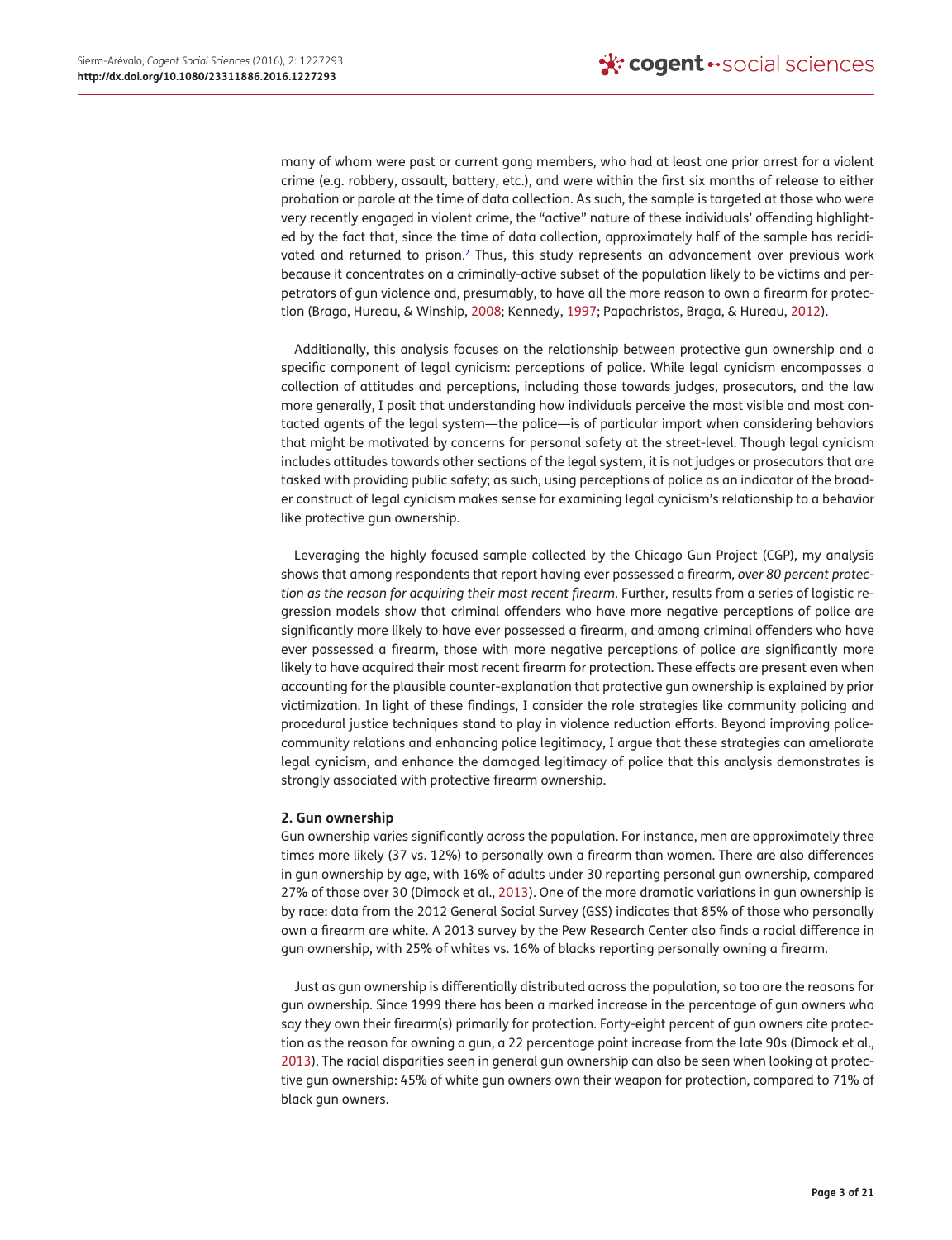<span id="page-3-0"></span>**Figure 1. Gun ownership in urban areas by race.**



<span id="page-3-6"></span><span id="page-3-5"></span><span id="page-3-2"></span><span id="page-3-1"></span>Importantly, gun owners and their guns concentrate in particular places. Knowing that violent crime and gun violence concentrate on city streets and not suburban cul-de-sacs or rural towns (Braga, Papachristos, & Hureau, [2009;](#page-17-6) Branas, Nance, Elliott, Richmond, & Schwab, [2004](#page-17-7); Weisburd, Bushway, Lum, & Yang, [2004;](#page-19-7) Weisburd, Groff, & Yang, [2012\)](#page-19-8), it is unsurprising that disparities in general gun ownership and protective ownership persist when examining urban areas, specifically. Figure [1](#page-3-0) compares the percentage of urban whites and blacks who are gun owners, as well as what percentage of those gun owners have their firearm for protection, specifically.

 As shown in Figure [1,](#page-3-0) 25% of urban whites and 16% of blacks report personal firearm ownership. Additionally, trends in protective ownership are reflected in urban areas, with 49% of white gun owners vs. 68% of black gun owners reporting they have their firearm for protection.<sup>3</sup> While blacks are less likely to be gun owners than whites at both the national level and within urban contexts, protection is more often a concern that warrants acquiring a firearm among black gun owners than their white counterparts.

Clues for what drives the disparity in the need for owning a protective firearm can be found in the different social contexts in which urban blacks and whites find themselves. More specifically, the perceived need for protection is undoubtedly influenced by differences in neighborhood structure, and the resulting cultural understandings of violence, the police, and what constitutes a viable option for addressing the often violent reality of the inner-city. One of these guiding cultural frameworks often observed among residents of marginalized urban communities is *legal cynicism*, particularly as it relates to the most visible and contacted agents of the legal system: the police.

## **3. Structural and interactional causes of legal cynicism**

<span id="page-3-4"></span><span id="page-3-3"></span>Early conceptions of legal cynicism define it as a component of anomie, or normlessness, in which the rules of the dominant society and its institutions (e.g. courts, the police) no longer dictate proper behavior (Sampson & Bartusch, [1998;](#page-19-9) Sampson, Morenoff, & Raudenbush, [2005\)](#page-19-10). More recent discussions of legal cynicism by Kirk and colleagues (Kirk & Matsuda, [2011,](#page-18-6) p. 447; Kirk & Papachristos,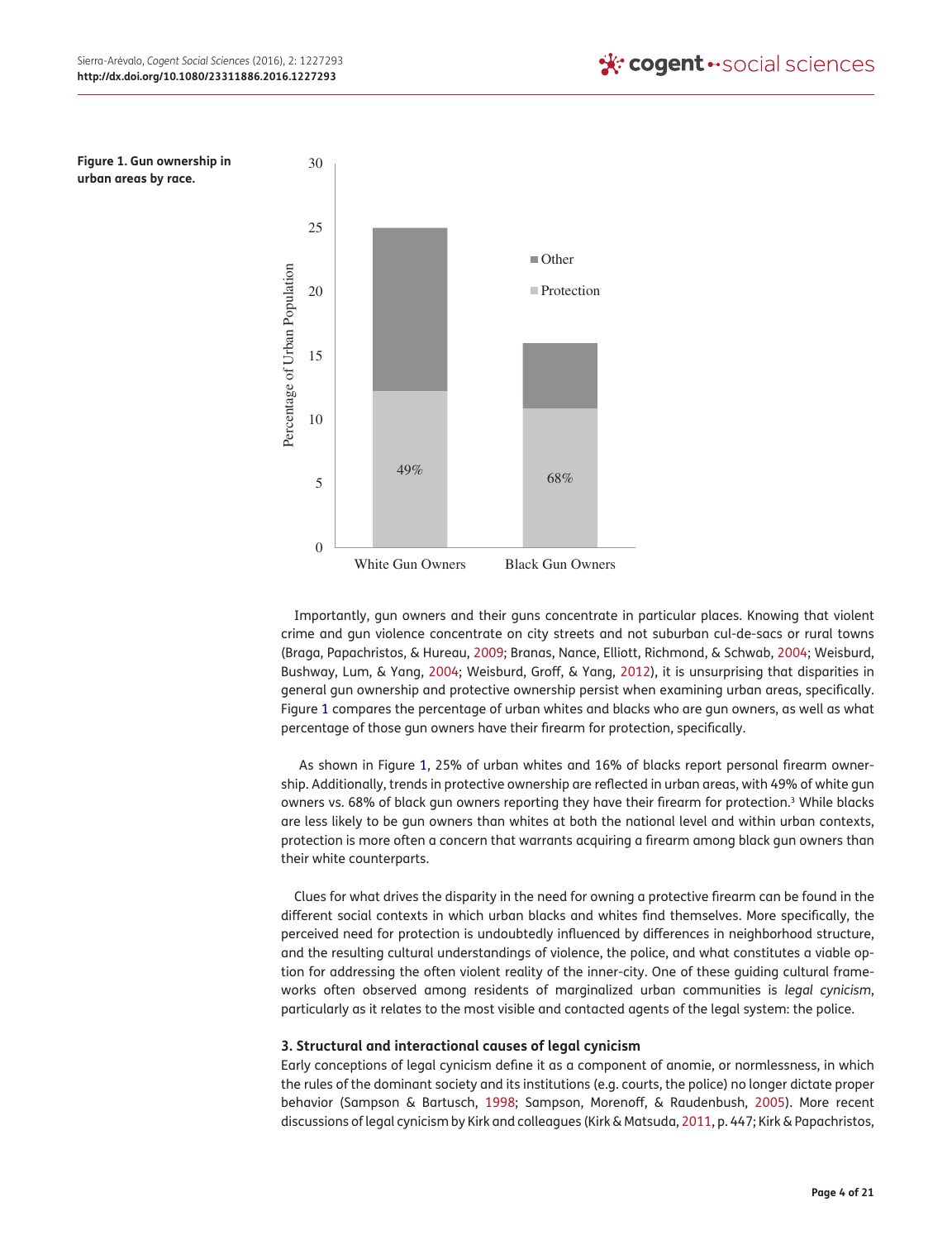[2011](#page-18-7)) use a more focused conception of legal cynicism, and instead concentrate on the causes and consequences of seeing the law and police as "illegitimate, unresponsive, and ill equipped to ensure public safety."

Interestingly, research has demonstrated that residents of disadvantaged neighborhoods disapprove of crime and violence *more* than residents of more advantaged neighborhoods, and refute the simplistic notion of a racially-linked "subculture of violence." Instead, violence and toleration of deviance is linked to normative orientations structured by neighborhood characteristics (Sampson & Bartusch, [1998](#page-19-9)). As described in ethnographies of the inner-city, residents of disadvantaged neighborhoods do not necessarily value deviant or criminal activity, but instead engage in these behaviors in response to particular stimuli and situations in their neighborhoods (Sampson & Bartusch, [1998](#page-19-9)). These residents may believe in dominant ideas about law and order, but because of the structural realities of their environment and the associated cultural understandings of how to navigate that environment, behaviors such as putting one's trust in police or calling on them for assistance are not viable solutions to solving street-level dilemmas (Horowitz, [1987;](#page-18-12) Sampson & Bartusch, [1998;](#page-19-9) Suttles, [1968\)](#page-19-11).

<span id="page-4-9"></span><span id="page-4-3"></span>Legal cynicism, then, is in part determined by the set of structural conditions of a neighborhood. Neighborhood characteristics such as poverty, unemployment, and racial segregation can inhibit social mobility through social isolation and restricted (or non-existent) opportunities. This inhibited mobility can engender cynicism towards institutions (and institutional agents) that community residents do not see as serving their interests, or as treating them unfairly. In his ethnographic study of an inner-city Philadelphia neighborhood, Anderson describes how the social context of unemployment, racial segregation, and drug use contributes to disenfranchised and cynical attitudes towards established social institutions:

The hard reality of the world of the street can be traced to the profound sense of alienation from mainstream society and its institutions felt by many poor inner-city black people, particularly the young. The code of the street is actually a cultural adaptation to a profound lack of faith in the police and the judicial system–and in others who would champion one's personal security. (Anderson, [1999,](#page-17-9) p. 34)

<span id="page-4-0"></span>Thus, structural realities of the disadvantaged inner-city lead to feelings of isolation from and skepticism towards traditional social institutions like the legal system.

<span id="page-4-11"></span><span id="page-4-8"></span><span id="page-4-4"></span><span id="page-4-2"></span><span id="page-4-1"></span>In particular, the distrust of legal institutions and their agents is deeply rooted in community interactions with police officers, the most visible and contacted agents of the criminal justice system (Banton, [1964;](#page-17-10) Hough, Jackson, Bradford, Myhill, & Quinton, [2010\)](#page-18-13). In many cases, how police interact with residents is biased by simple geography: police act differently in different neighborhoods (Fagan & Davies, [2000;](#page-18-14) Smith, [1986;](#page-19-12) Weitzer, [2000](#page-19-13)). The salience of the neighborhood as a categorization tool for police to demarcate their jurisdiction into "good" and "bad" neighborhoods can lead to "ecological contamination", whereby *all* residents of a so-called bad neighborhood are yoked with "moral liability" (Silver, [1967;](#page-19-14) Terrill & Reisig, [2003](#page-19-15), p. 295). When residents become inherently bad by merit of the block they live on, this can have considerable effect on interactions between police and community members.

<span id="page-4-10"></span><span id="page-4-7"></span><span id="page-4-6"></span><span id="page-4-5"></span>It is precisely in the most structurally disadvantaged neighborhoods where police are most likely to engage in occupational misconduct or abuse their authority (Fagan & Davies, [2000](#page-18-14); Kane, [2002,](#page-18-15) [2005](#page-18-16)). For example, previous work has found that suspects are three times as likely to be arrested in disadvantaged areas as compared to more advantaged ones, and recent work on New York City's controversial Stop-and-Frisk policy shows that stops concentrate in disadvantaged neighborhoods (Fagan & Davies, [2000;](#page-18-14) Smith, [1986\)](#page-19-12). The use of physical force with suspects is also inequitably distributed between neighborhoods, this neighborhood-level effect existing independent of of situational factors (e.g. suspect resisting or being combative), officer characteristics (e.g. age, training), and the suspect's race; it is neighborhood-level characteristics, not individual ones, that most strongly predict use of police force (Terrill & Reisig, [2003](#page-19-15)).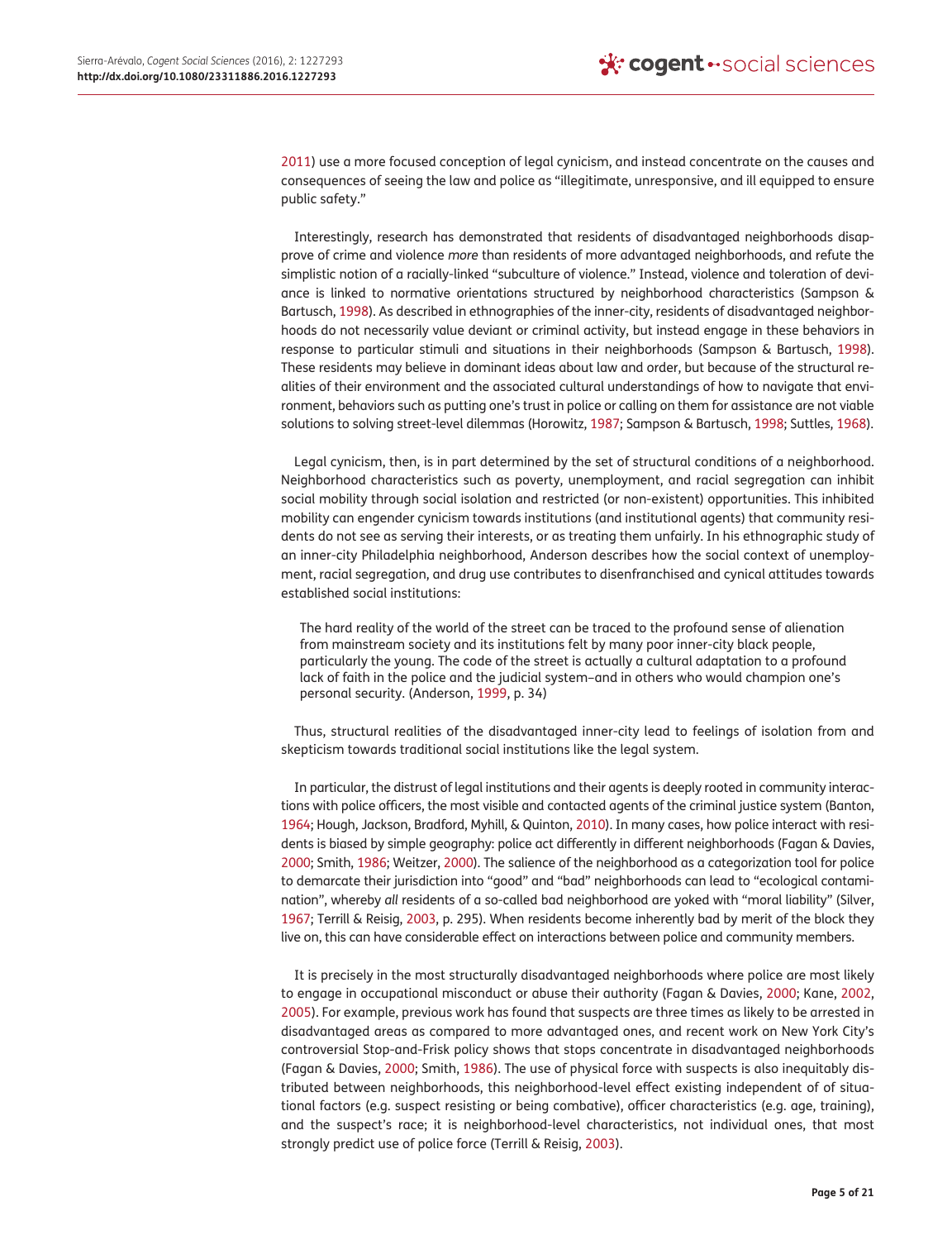<span id="page-5-2"></span>As outlined at length by Kirk and Matsuda ([2011\)](#page-18-6), inequitable police behaviors have implications for how residents of disadvantaged communities perceive of the police and the law more generally. Police harassment and victimization lead juveniles to view police as ineffective, crooked, and in a generally negative way (Carr, Napolitano, & Keating, [2007](#page-18-17)), and these predatory police practices need not be experienced directly–youth have negative perceptions of the police even if their experience with police brutality, harassment, or misconduct is vicarious (Brunson, [2007\)](#page-17-11).

<span id="page-5-15"></span><span id="page-5-14"></span><span id="page-5-12"></span><span id="page-5-1"></span>These negative interactions are precisely the kind likely to damage the legitimacy of police, in large part because they are seen and experienced as unfair. Scholarship on procedural justice and legitimacy finds that fair interactions have three components: (1) neutrality and consistency; (2) citizens being treated with dignity and respect; and (3) the belief that the law and its agents are acting benevolently and with a sincere desire to be fair (Tyler, [2000;](#page-19-16) Tyler & Huo, [2002;](#page-19-17) Tyler & Wakslak, [2004](#page-19-18)). When police interactions with community residents lack one or more of these components, the legitimacy of the law and the police is called into question. When legitimacy is called into question, not only are police less likely to be cooperated with or deferred to, but residents (law-abiding and criminal, alike) are less likely to obey the law in general (Papachristos, Meares, & Fagan, [2012;](#page-19-19) Sunshine & Tyler, [2003](#page-19-20); Tyler, [1990](#page-19-21), [2000,](#page-19-16) [2006](#page-19-22); Tyler & Huo, [2002](#page-19-17); Tyler & Wakslak, [2004\)](#page-19-18).[4](#page-17-12)

<span id="page-5-13"></span><span id="page-5-11"></span><span id="page-5-10"></span><span id="page-5-8"></span><span id="page-5-6"></span><span id="page-5-3"></span>These factors are particularly salient when considering active offenders who are unlikely to involve police in their affairs, especially if they involve illegal activity. Though perhaps victimized physically or by way of the theft of money or drugs, contacting police will not result in the return of the stolen (illegal) items, nor exact retribution needed to maintain status on the street (Jacobs, [2000\)](#page-18-18). What's more, interacting with police could result in their arrest for real or fabricated crimes, not to mention expose them to harassment or brutality—unsurprisingly, active offenders largely avoid the police at all costs, even if they have legitimate reason to contact them (Rosenfeld, Jacobs, & Wright, [2003\)](#page-19-23). In any case, whether active offenders do not call the police because they do not want to be detected committing crimes, or because they are fearful of the same legitimacy-damaging harassment that non-offenders face, the end result is the same: police are not viewed as a viable option for solving problems on the street.

## **4. Social adaptations to legal cynicism**

In neighborhoods where police are seen as ineffective, unfair, and as potential victimizers, it makes sense that some residents would come to distrust police and the legal system they represent. What does one have to gain by calling the police if they may be hassled, or if they face retribution from other neighborhood residents who take exception to the police being called? Taking into account the potential ramifications for contacting police, individuals must look to other avenues to address interpersonal conflicts. Kirk and Papachristos [\(2011\)](#page-18-7) argue that one alternative conflict resolution strategy is the use of violence. This use of violence as "self-help" occurs in social contexts where (1) formal institutions (e.g. the legal system) are weak or absent, and (2) violence is informally sanctioned as an acceptable way to solve problems and control social behavior (Black, [1983](#page-17-2)).

<span id="page-5-9"></span><span id="page-5-7"></span><span id="page-5-5"></span><span id="page-5-4"></span><span id="page-5-0"></span>Interpersonal violence is but one type of self-help that community residents can engage in. Similar to the how legal cynicism can create a context where violence is a reasonable option, Reiss and Bordua ([1967](#page-19-24)) argue that when citizens perceive the police to be ineffective, they may take measures to provide for their own protection. One such measure is the acquisition of firearms (Lavrakas, [1985](#page-18-19); Smith & Uchida, [1988\)](#page-19-25). Just as Black's ([1980](#page-17-13), [1983](#page-17-2)) model of self-help is premised on weakened institutional controls, McDowall and Loftin [\(1983\)](#page-18-20) find that handgun purchases increase when police strength declines and violence rates increase, and theorize that handgun acquisition is a product of a self-interested desire for protection. One way or another, people will take steps to protect themselves. In legally cynical neighborhoods with illegitimate law enforcement and high rates of violent crime, one way to do so is to acquire a firearm.

Despite their contribution to our understanding of gun ownership for self-protection, McDowall and Loftin's ([1983](#page-18-20)) study examines *legal* gun ownership as a reaction to the perceived inability of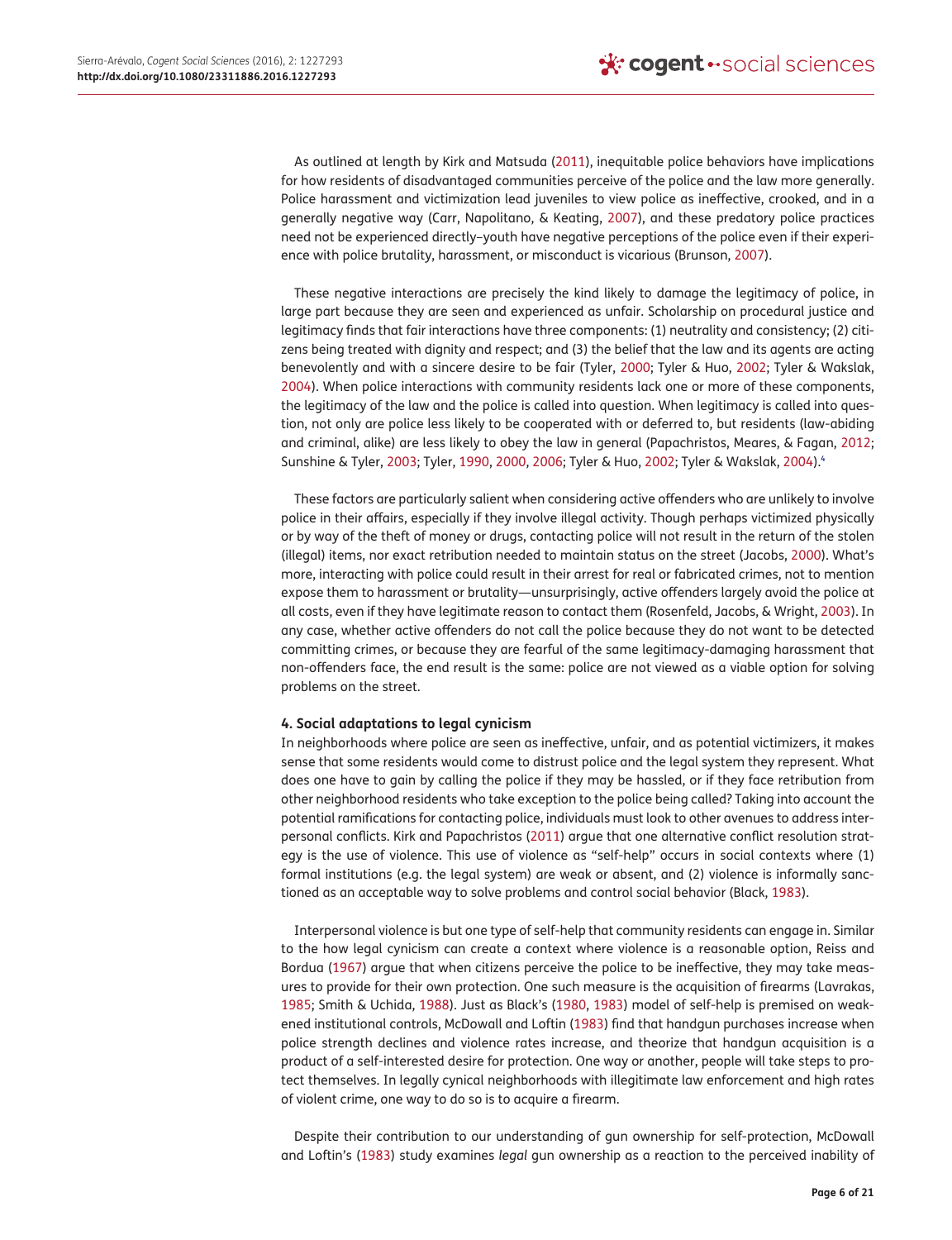police to protect citizens. Whether residents of disadvantaged neighborhoods who own their guns *illegally* acquire firearms for protection, and how perceptions of police affects the choice to own firearms, remains largely unexplored. Given this gap in our knowledge, the current study aims to explore how legal cynicism is related to firearm ownership among active criminal offenders. I hypothesize that *active offenders with more negative perceptions of police are significantly more likely to have acquired their most recent firearm for protection*.

My analysis proceeds in two stages. In the first stage, I use descriptive statistics to give a broad overview of patterns of protective gun ownership among active offenders in Chicago. In the second stage, I employ logistic regression to explore the relationship between legal cynicism (as measured by perceptions of the police) and protective gun ownership, finishing with the inclusion of statistical controls for the potential counter-explanation of protective gun ownership as a consequence of prior victimization.

## **5. Data and methods**

## *5.1. Sample*

<span id="page-6-0"></span>The data used in this study were collected in 2006–07 by the CGP using a cross-sectional survey of active offenders as part of a violence-reduction field experiment.[5](#page-17-14) The survey used by the CGP derived its questions from prior research projects, including work by Tom Tyler [\(1990\)](#page-19-21), Sampson, Raudenbush, and Earls ([1997\)](#page-19-26), and Wright and Rossi [\(1986\)](#page-20-0). The survey included items related to (1) perceptions of the law, various legal agents (including police, prosecutors), and legal authority, (2) guns, gun crime, and gun use, and (3) experience with gangs and associated criminal behavior.

While the past work from which the CGP survey instrument is derived has addressed matters concerning legal legitimacy, guns, and criminal behavior, almost all of this work addresses the effect of legitimacy on behavior among "normal" (i.e. non-criminal) citizens. As noted by Papachristos, Meares, and Fagan [\(2012\),](#page-19-19) the real strength of the CGP is the particular population sampled: active offenders in some of Chicago's highest crime communities. The CGP provides unique insight into how legitimacy influences behaviors among the high-risk population of active criminal offenders, who are disproportionately likely to be perpetrators and victims of violent crime (Braga et al., [2008\)](#page-17-5). Simply put, the high risk of victimization faced by active criminal offenders represented in the CGP makes it a particularly appropriate sample for exploring behavior designed to minimize victimization.

The CGP consisted of in-person surveys with 141 active offenders in and around high-violence neighborhoods in Chicago (see Figure [2](#page-7-0)). All survey respondents were at least 17 years of age, had at least one prior arrest for a violent crime, and had been released within the previous six months to some form of state supervision. Though not part of the selection criteria for the sample, many were current or previous members of street gangs. Seventy-one percent of the sample was drawn from high-violence neighborhoods on the south and west sides of the city, with an additional 41 cases drawn randomly from other neighborhoods in the city.[6](#page-17-15)

Sample participants were recruited in three ways. First, respondents were mailed a letter soliciting their participation in the study. The letter also made it clear that participation was not an additional condition of their probation or parole. Second, the letter was followed up with a phone call to explain the survey and its goals. The addresses and phone numbers for these two recruitment steps were acquired with the help of probation and parole officers. Lastly, participants were recruited from local service programs that provided services to the target population. There was an overall response rate of approximately 60 percent once respondents were contacted, and interviews took about an hour to complete. Respondents were compensated with twenty dollars and a bus pass upon completion of the interview.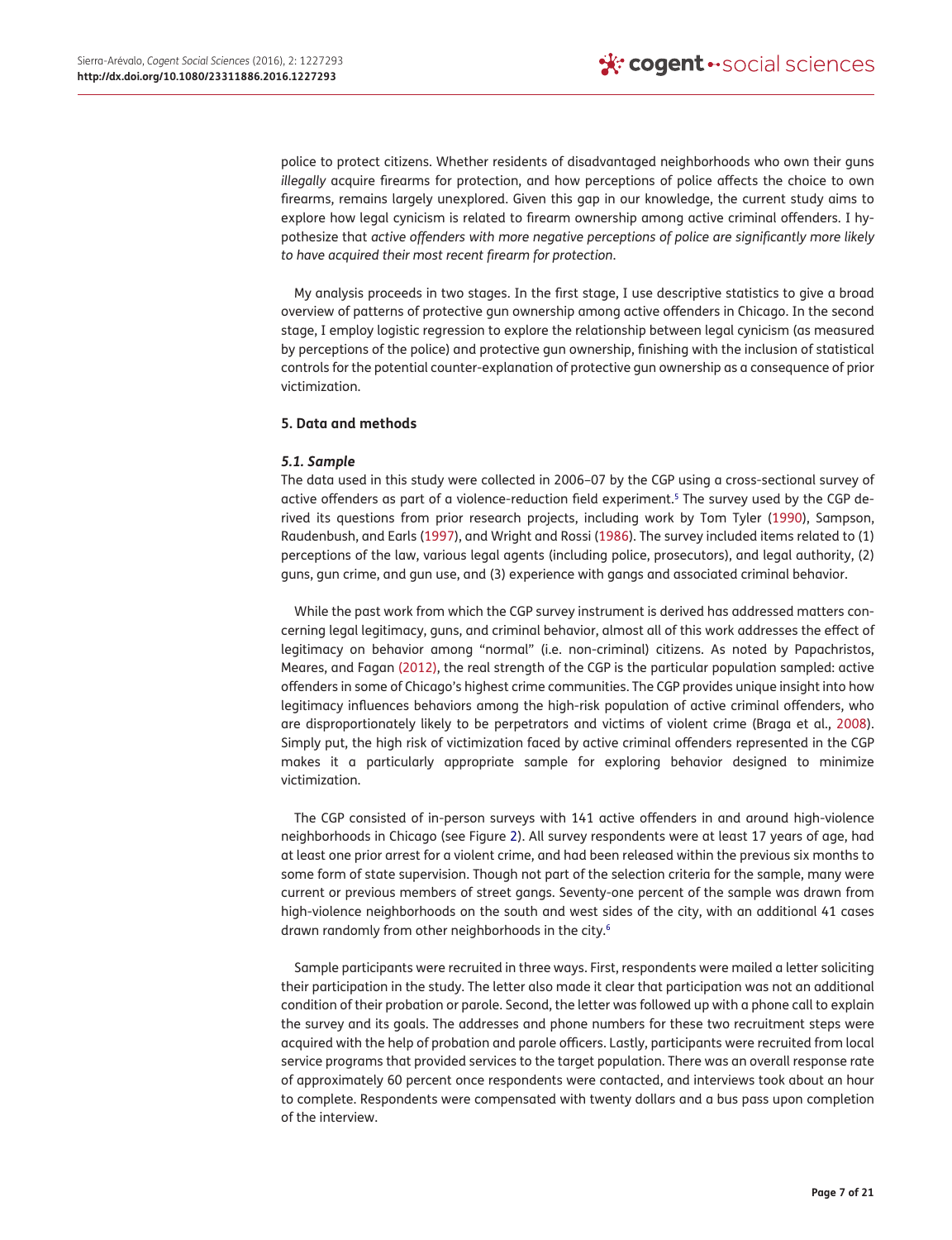<span id="page-7-0"></span>**Figure 2. Geographic distribution of CGP respondents (***N* **= 141) by police beat.**



Basic sample descriptive statistics are reported in Table [1](#page-7-1). Almost 93% of the sample was male, and nearly 86% was African American. The average age of the sample was near 33 years of age, and less than half the sample (42%) was currently employed at the time of data collection. Finally, almost 30% of the respondents reported having ever joined a "gang" or "street organization.["7](#page-17-16) As shown in Table [1](#page-7-1), there is little difference in these demographic characteristics between the total sample and the subsample of those who had ever owned a firearm.

# *5.2. Measures*

The analysis proceeds in several parts. First, I use OLS regression to see how control variables are related to perceptions of police. The objective of this stage is to explore which traditional individuallevel "risk factors" predict perceptions of police. The second stage of analysis includes these individual-level characteristics in two logistic regressions to predict how legal cynicism, as measured by perceptions of police, affects both gun ownership in general (i.e. for *any* reason) and protective gun ownership, specifically. Before jumping into the analysis, the following section describes the construction of the index used to measure legal cynicism, as well as the measure of protective gun ownership used in subsequent analysis.

<span id="page-7-1"></span>

|                | Table 1. Sample characteristics and descriptive statistics |                         |           |                       |       |           |         |
|----------------|------------------------------------------------------------|-------------------------|-----------|-----------------------|-------|-----------|---------|
|                |                                                            | <b>Total CGP sample</b> |           | <b>CGP gun owners</b> |       |           |         |
|                | <b>Frequency</b>                                           | Mean                    | <b>SD</b> | <b>Frequency</b>      | Mean  | <b>SD</b> | t-test  |
| Male           | 131                                                        | 0.93                    | 0.26      | 100                   | 0.95  | 0.21      | 0.07    |
| <b>Black</b>   | 121                                                        | 0.86                    | 0.35      | 89                    | 0.85  | 0.36      | 0.54    |
| Age            | $\overline{\phantom{a}}$                                   | 33.34                   | 10.15     | $\qquad \qquad -$     | 33.38 | 10.7      | 0.93    |
| Employed       | 60                                                         | 0.42                    | 0.5       | 51                    | 0.49  | 0.5       | $0.01*$ |
| Ever in a gang | 42                                                         | 0.29                    | 0.46      | 33                    | 0.31  | 0.46      | 0.47    |
| Total          | 141                                                        |                         |           | 105                   |       |           |         |

\**p* < 0.05*.*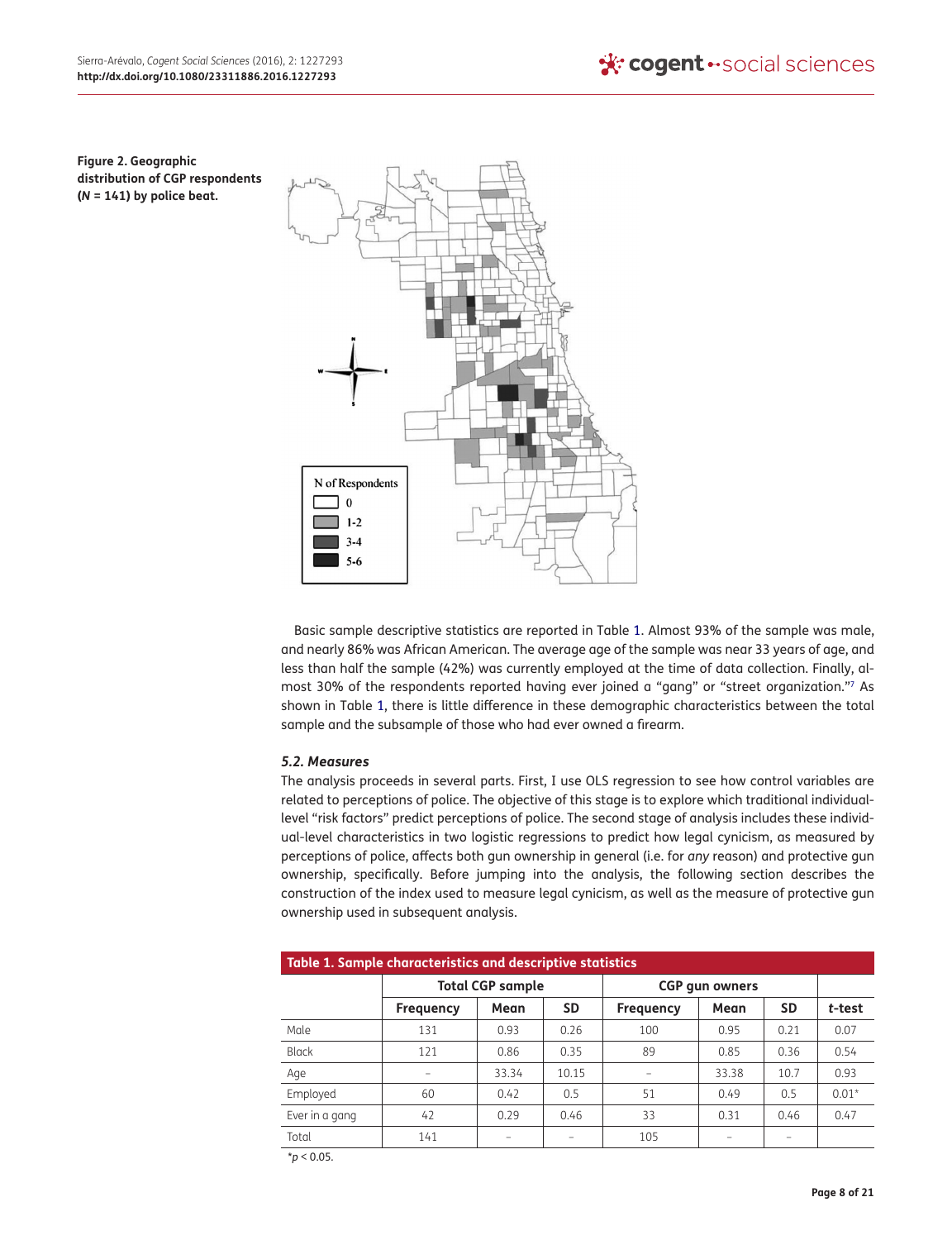#### *5.2.1. Legal cynicism*

Borrowing from recent work by Kirk and colleagues (Kirk & Matsuda, [2011;](#page-18-6) Kirk & Papachristos, [2011](#page-18-7)), I attempt to examine the police-specific facet of legal cynicism, the cultural frame characterized by the belief that law and police are "illegitimate, unresponsive, or ill-equipped" to ensure public safety. Knowing that police are the most visible and contacted agents of the criminal justice system (Banton, [1964](#page-17-10); Hough et al., [2010\)](#page-18-13), as well as the fact the fact that police are intimately tied to citizens' perceptions of the legitimacy of law more generally (Sunshine & Tyler, [2003\)](#page-19-20), it is reasonable to assume that individuals' feeling about police are more salient for street-level behavior such as protective gun ownership than feelings about faceless judges or prosecutors. To operationalize legal cynicism, I use items in the CGP survey that queried respondents about their feelings towards police to create an index. This index, hereafter referred to simply as the *perceptions of police*, is constructed using four items, coded from 1 to 4 for "strongly disagree" to "strongly agree". These survey items ask survey participants to indicate their level of agreement or disagreement with statements specifically about the police, such as "Most police treat people with respect.["8](#page-17-17)

<span id="page-8-0"></span>The perceptions of police index is generated by predicting individual responses on survey items using a latent variable model. Emulating the application of the method used by Papachristos, Meares, et al. ([2012](#page-19-19)) and originally proposed by Raudenbush, Johnson, and Sampson [\(2003\)](#page-19-27), I employ a Rasch model with random effects to model the latent construct of legal cynicism, specifically the component of legal cynicism built on perceptions of police.[9](#page-17-18) The log odds of a given response on each survey item depends on the respondent's propensity towards particular answers on other survey items related to perceptions of police. In other words, the log odds of a particular response to a survey item are dependent on the propensity for a respondent to have particular views of the police as captured in their response to other survey items included in the index.

This method has two key assumptions: (1) the severity of the response on each item, as well as individual propensity for a given response, are *additive* in their effects; and (2) responses to survey items are conditionally independent. In the case of both of these assumptions holding, the resulting index is easily interpretable: those with a higher perceptions of police index score have more favorable views of the police and, by extension, are less legally cynical.

It bears reiterating that perceptions of police as a measure of legal cynicism speaks to a specific component of a broader cultural frame. In its totality, legal cynicism encompasses attitudes and perceptions of not just police, but courts, judges, and prosecutors, as well (Papachristos, Meares, and Fagan, [2007](#page-19-19)). However, unlike prosecutors and judges, police frequently encounter residents on the street and the corner as they go about their daily lives, acting simultaneously as agents of the law and members of the community (Banton, [1964](#page-17-10)). As put by Black ([1980,](#page-17-13) p. 1), "Police work is arguably the most visible species of legal life, it touches the most people, and it is probably the most controversial." The focus on the particular facet of legal cynicism concerned with police hopes to narrow the analytic focus of this study, and provide a more precise exploration of the relationship between active offenders and police that can give rise to particular adaptive behaviors.

#### *5.2.2. Protective gun ownership*

The main dependent variable of interest in this paper is a binary variable indicating if the respondent reported having acquired their most recently possessed firearm "for protection." This measure is operationalized by leveraging two survey items, one asking respondents if they had ever possessed a firearm, the other asking those who reported previous possession, "What was the primary reason you got the gun?" Of the 141 total respondents in the survey, 74.47% (*N* = 105) reported having ever possessed a firearm. For those reporting firearm possession, a dummy variable was constructed where responses of "for protection" = 1, and all other responses =  $0<sup>10</sup>$  $0<sup>10</sup>$  $0<sup>10</sup>$  Table [2](#page-9-0) presents simple descriptive statistics for both the protective gun ownership measure and the perceptions of police index, for the total CGP sample and CGP gun owners, respectively.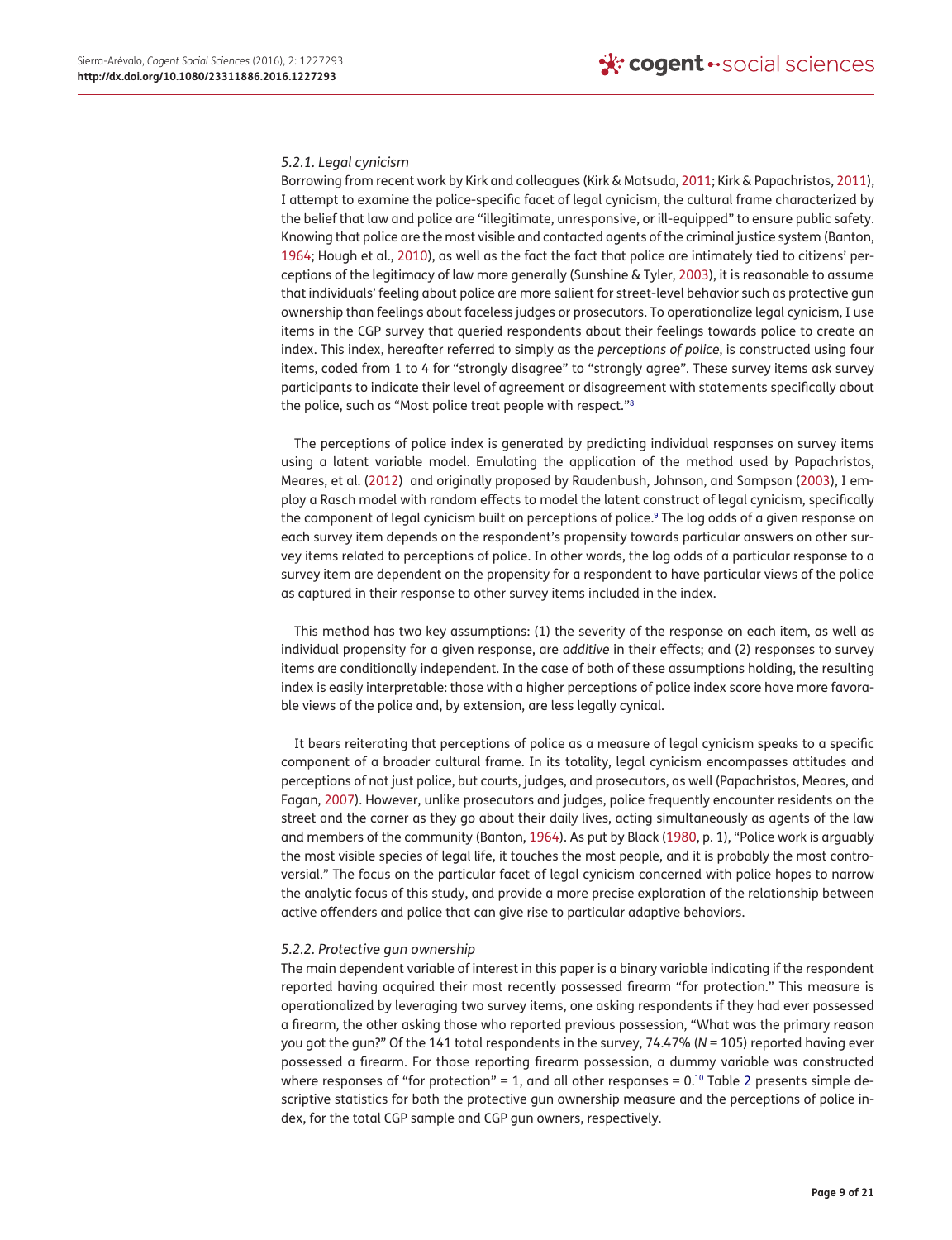<span id="page-9-0"></span>

|                             | Table 2. Summary and descriptive statistics of independent and dependent variables |           |                        |           |  |
|-----------------------------|------------------------------------------------------------------------------------|-----------|------------------------|-----------|--|
|                             | Total sample $(N = 141)$                                                           |           | Gun owners $(N = 105)$ |           |  |
|                             | Mean                                                                               | <b>SD</b> | Mean                   | <b>SD</b> |  |
| Perceptions of police index | $-0.0004$                                                                          | 0.339     | $-0.028$               | 0.332     |  |
| Protective gun ownership    | 0.617                                                                              | 0.489     | 0.829                  | 0.379     |  |

## *5.2.3. Control variables*

All regression models include controls for the basic individual level variables commonly associated with crime and violence: continuous age (in years), gender  $(1 = \text{male}, 0 = \text{female})$ , the race of the respondent (1 = black, 0 = non-black), employment status (1 = currently employed, 0 = unemployed), and gang membership ( $1$  = ever in a gang,  $0$  = never in a gang).

## **6. Results**

# *6.1. Perceptions of police*

<span id="page-9-3"></span><span id="page-9-2"></span>The results of the OLS regression of perceptions of police on selected control variables is displayed in Table [3.](#page-9-1) Age is the only control variable significantly related to perceptions of police, with older individuals being more likely to have more positive perceptions of police (*β* = 0.008; *p* < 0.01). This relationship is in line with previous work showing that positive perceptions of police increase with age. (Preiss & Howard, [1958](#page-19-28); Worrall, [1999\)](#page-20-1) The lack of significance of the other controls points to the homogeneity of the sample. With the sample being composed largely of black males, it is likely this lack of variation across controls that is responsible for said controls not reaching significance when regressing on perceptions of police. Interestingly, while one might expect gang members to have highly negative perceptions of police, gang membership has no significant effect on perceptions of police. Plausible reasons for this result are described in the discussion and conclusion.

## *6.2. Protective gun ownership*

Having ever possessed a firearm is common among active offenders, with over 74% (*N* = 105) of the sample reporting they have possessed a firearm at some point. This percentage is markedly higher than the percentage of the overall population that personally owns a weapon (22%), as well as the percentage of urban whites (25%) and urban blacks (16%) as reported in the GSS. Thus, even when compared to other urban residents, gun ownership is much more common for active offenders.

<span id="page-9-1"></span>

| Table 3. OLS regression of perceptions of police |           |
|--------------------------------------------------|-----------|
| Male                                             | 0.051     |
|                                                  | (0.114)   |
| <b>Black</b>                                     | 0.069     |
|                                                  | (0.083)   |
| Age                                              | $0.008**$ |
|                                                  | (0.003)   |
| Employed                                         | 0.042     |
|                                                  | (0.058)   |
| Ever in a gang                                   | 0.017     |
|                                                  | (0.063)   |
| Constant                                         | $-0.390*$ |
|                                                  | (0.152)   |

Note: SE in parentheses. \**p* < 0.05.

\*\**p* < 0.01.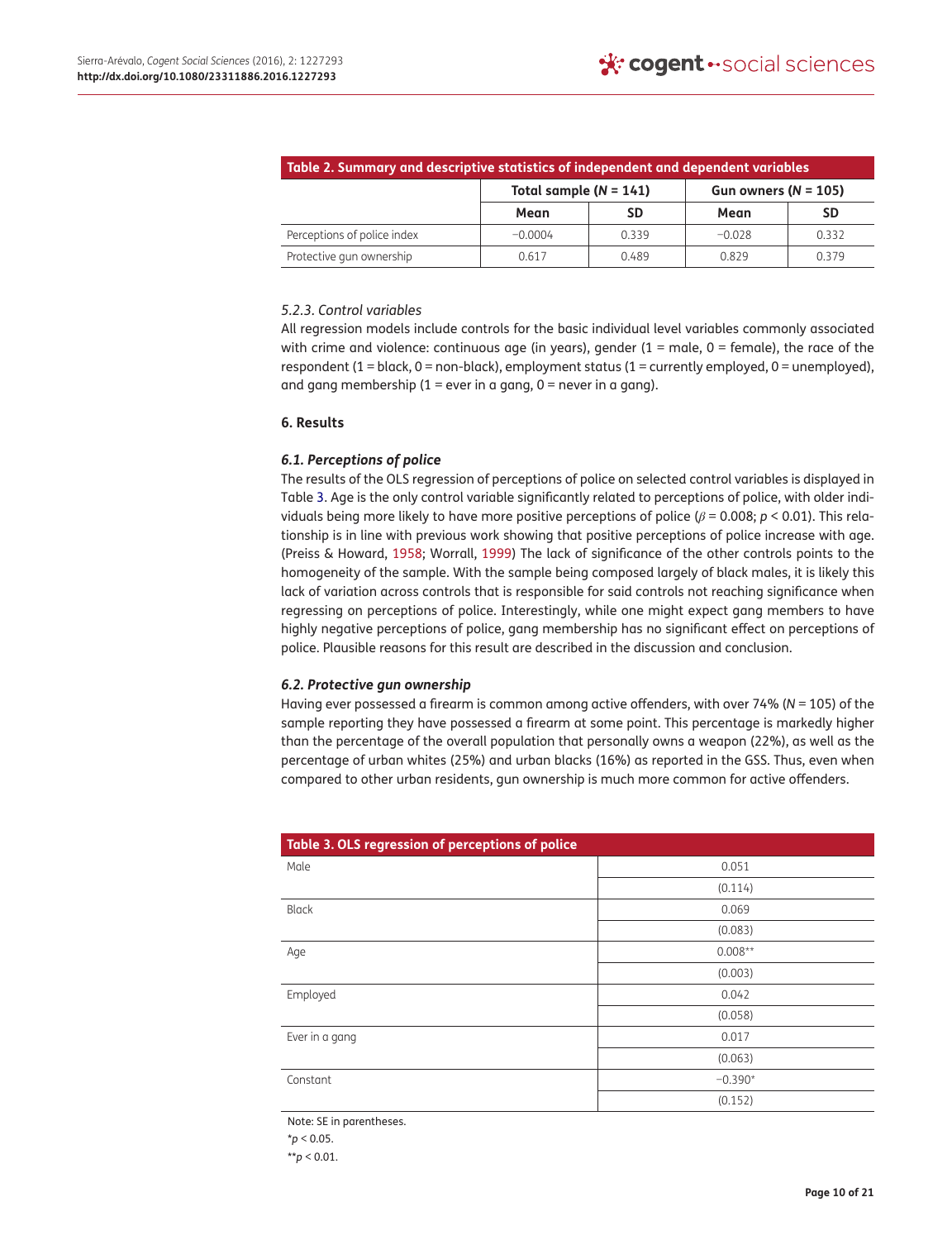Most striking is the percentage of gun owners in the CGP sample that report protection as their reason for acquiring a firearm. *Eighty*-*three percent of active criminal offenders who had ever possessed a firearm acquired their most recent gun for protection*–23 percent more than what recent nationally representative surveys report for urban blacks, and over 69 percent more than urban whites (Dimock et al., [2013\)](#page-18-1). As shown in Figure [3](#page-10-0), protection is far and away the most common reason to have a firearm among CGP respondents; less than 3 percent of active offenders reporting that they acquired their most recent firearm to commit crimes.

Furthermore, like gun ownership more generally, protective gun ownership among active offenders is more common than it is among the average white (49%) or black (68%) urbanite. Not only do active offenders own guns more often than the average American or the average city dweller, but if they have a gun it is even more likely to be for protection.

Table [4](#page-11-0) presents the unstandarized coefficents and odds ratios of a logistic regressions to more deeply explore the determinants of general and protective gun ownership. The only control that is significantly related to the probability of having ever posessed a firearm is employment, with those who are employed being significantly more likely to have ever posessed a firearm. The main predictor variable, perceptions of police, is a moderately significant predictor of active offenders having ever posessed a firearm[.11](#page-17-20) These results indicate that *active offenders with less positive perceptions of police are more likely to have ever posessed a firearm.*

This initial result, however, does not elucidate the particular *reasons* for obtaining those firearms in the first place, only that general ownership of firearms (for *whatever* reason) is more likely as perceptions of police decreases. To ascertain whether the chances of offenders owning a firearm for *protection* is significantly related to perceptions of police, I use another logistic regression model, this time restricting the sample to those who reported having ever posessed a weapon. Restricting the sample in this way allows me to predict the probability of protective gun ownership in comparison to all other reasons for acquiring a firearm. Table [5](#page-11-1) presents the unstandarized regression coefficients and odds ratios for the logistic regression model predicting protective gun ownership among active offenders who have ever posessed a firearm.

The results of the logistic regression model indicate that perceptions of police is a negative and significant predictor of the probability of having acquired one's most recent gun for protection (*β* = −3.018; *p* < 0.05). *Among respondents who report having ever possessed a firearm, those with more negative perceptions of the police are significantly more likely to report having acquired their most recent firearm for protection*. As indicated by their negative perceptions of police, active offenders who are more legally cynical are significantly more likely to have acquired their most recent firearm for protection.



## <span id="page-10-0"></span>**Figure 3. Reasons for acquiring most recent firearm.**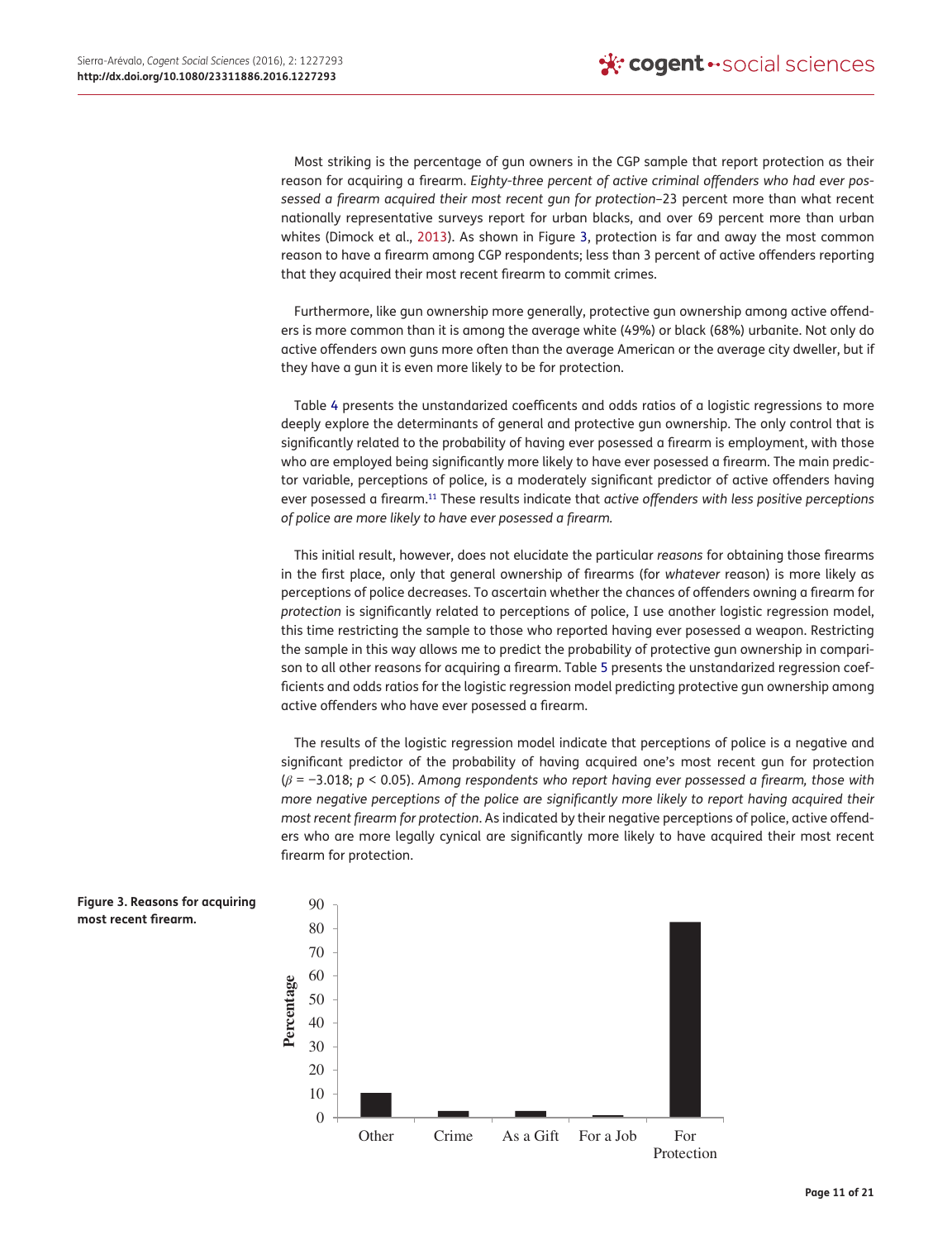<span id="page-11-0"></span>

| $(N = 141)$           | $\beta$               | <b>O.R.</b> |
|-----------------------|-----------------------|-------------|
| Perceptions of police | $-1.251$ <sup>+</sup> | $0.286+$    |
|                       | (0.651)               | (0.186)     |
| Black                 | $-0.541$              | 0.582       |
|                       | (0.677)               | (0.394)     |
| Age                   | 0.019                 | 1.019       |
|                       | (0.020)               | (0.021)     |
| Male                  | 1.226                 | 3.407       |
|                       | (0.737)               | (2.511)     |
| Employed              | $1.075*$              | $2.929*$    |
|                       | (0.447)               | (1.309)     |
| Ever in gang          | 0.39                  | 1.477       |
|                       | (0.465)               | (0.686)     |
| Constant              | $-0.664$              | 0.515       |
|                       | (1.036)               | (0.533)     |

Note: SE in parentheses.

+ *p* < 0.1.

\**p* < 0.05.

Of the variables in Table [5](#page-11-1) predicting protective gun ownership, gender (*β* = 4.045; *p* < 0.01), employment status (*β* = 1.043; *p* < 0.01), and having been in a gang (*β* = −2.603; *p* < 0.001) are significant predictors of protective gun ownership. Males and those who are currently employed are more likely to have acquired their most recent firearm for protection relative to other reasons, while those who

<span id="page-11-1"></span>

| variables ( $N = 105$ ) | Table 5. Logistic regression of protective gun ownership on perceptions of police and control |             |
|-------------------------|-----------------------------------------------------------------------------------------------|-------------|
|                         | $\beta$                                                                                       | <b>O.R.</b> |
| Perceptions of police   | $-3.018*$                                                                                     | $0.049*$    |
|                         | (1.182)                                                                                       | (0.058)     |
| <b>Black</b>            | 0.405                                                                                         | 1.499       |
|                         | (0.996)                                                                                       | (1.492)     |
| Age                     | 0.039                                                                                         | 1.040       |
|                         | (0.034)                                                                                       | (0.035)     |
| Male                    | $4.045**$                                                                                     | 57.110**    |
|                         | (1.473)                                                                                       | (84.105)    |
| Employed                | $1.043**$                                                                                     | $2.837**$   |
|                         | (0.742)                                                                                       | (2.104)     |
| Ever in gang            | $-2.603***$                                                                                   | $0.074***$  |
|                         | (0.749)                                                                                       | (0.055)     |
| Constant                | $-2.865+$                                                                                     | $0.057^{+}$ |
|                         | (1.664)                                                                                       | (0.095)     |

Note: SE in parentheses.

+ *p* < 0.1.

\**p* < 0.05.

\*\**p* < 0.01.

\*\*\**p* < 0.001.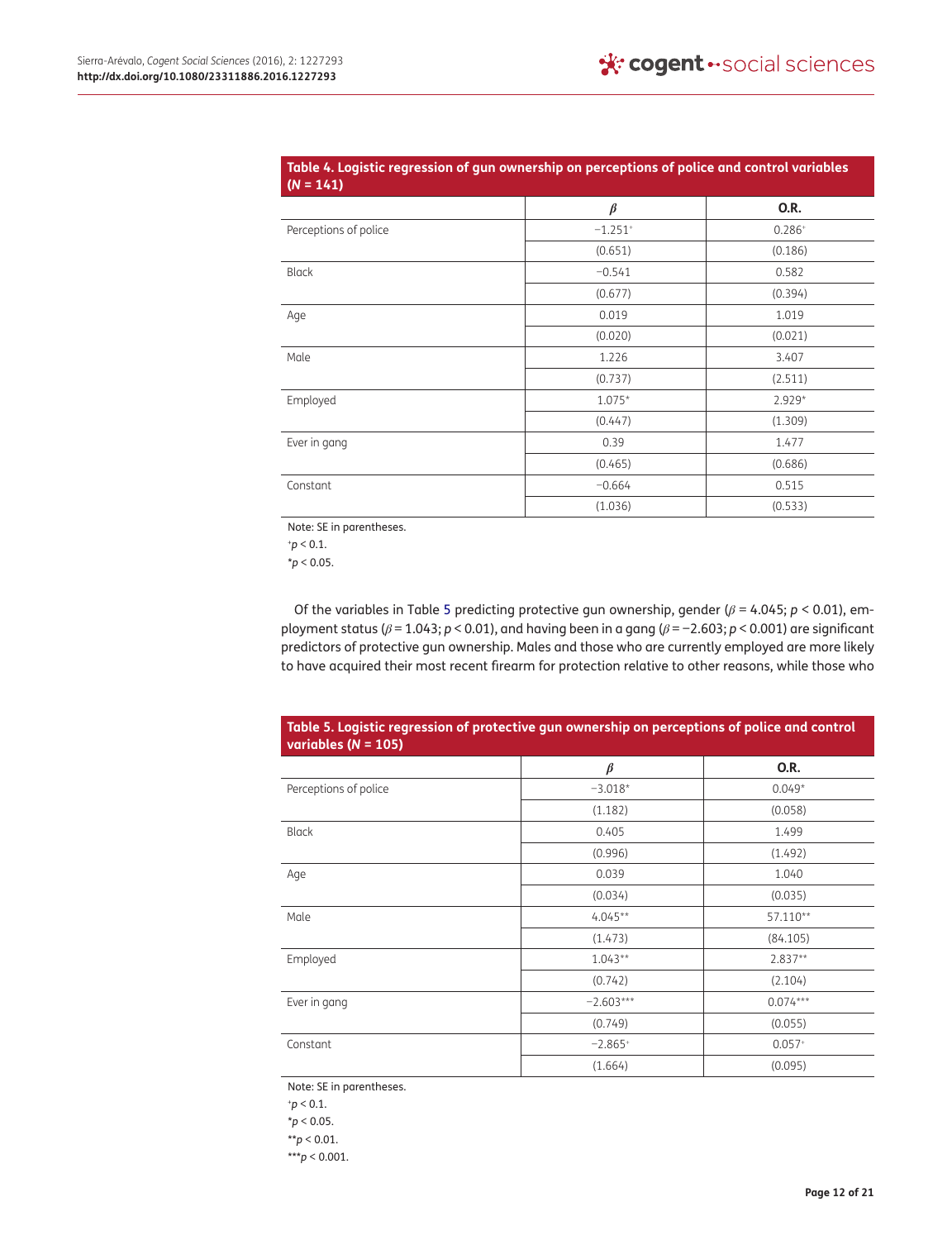have ever been in a gang are significantly less likely to have gotten their most recent gun for protection. The direction of the gang membership coefficient is counterintuitive since gang members are frequently involved with the drug trade and inter-gang violence, which presumably increases their need for self-protection.

## *6.3. Alternative hypothesis*

One potential confound of the relationship between legal cynicism and protective gun ownership stems from a likely determinant of the perceived need for protection: victimization. With gang members and criminal offenders embedded in social contexts and networks that are likely to expose them to high rates of criminal victimization (Braga et al., [2008](#page-17-5); Kennedy, [1997;](#page-18-11) Papachristos, Braga & Hureau, [2012](#page-19-19)), and with prior victimization being linked to behaviors such as firearm acquisition (Kleck, [1988](#page-18-21); Spano & Bolland, [2013](#page-19-29)), the question remains whether prior victimization can account for the effect of legal cynicism on protective gun ownership shown thus far.

<span id="page-12-2"></span><span id="page-12-1"></span>To address this potential confound, I use two more logistic regressions: controlling for prior violent victimization, the first model predicts general gun ownership among the entire CGP sample, and the second predicts protective gun ownership among those in the CGP sample that report having ever possessed a firearm. Table [6](#page-12-0) presents the unstandarized regression coefficients and odds ratios for the first model, and Table [7](#page-13-0) presents the results for the second.

As shown in Table [6](#page-12-0), the results of the logistic regression predicting general ownership among all active offenders is robust to the inclusion of previous victimization as a control. Perceptions of police (*β* = −1.221; *p* < 0.1) and employment (*β* = −1.155; *p* < 0.01) are still predictors of general ownership, while prior violent victimization is not significantly related (*β* = 0.239; *p* > 0.05). Turning to Table [7,](#page-13-0) prior victimization is not a significant predictor of protective ownership among CGP respondents that reported having ever possessed a firearm (*β* = 1.437; *p* > 0.05), and the relationship between perceptions of police and protective ownership shown in previous results holds when controlling for prior victimization: among active offenders who had ever owned a firearm, more negative perceptions of police are associated with a significantly higher probability of their most recent

<span id="page-12-0"></span>

|                       | $\beta$               | 0.R.     |
|-----------------------|-----------------------|----------|
| Perceptions of police | $-1.221$ <sup>+</sup> | $0.295+$ |
|                       | (0.655)               | (0.193)  |
| <b>Black</b>          | $-0.457$              | 0.633    |
|                       | (0.695)               | (0.440)  |
| Age                   | 0.020                 | 1.020    |
|                       | (0.021)               | (0.021)  |
| Male                  | 1.210                 | 3.353    |
|                       | (0.738)               | (2.474)  |
| Employed              | 1.095"                | 2.988**  |
|                       | (0.449)               | (1.342)  |
| Ever in gang          | 0.378                 | 1.459    |
|                       | (0.466)               | (0.679)  |
| Victimization         | 0.239                 | 1.459    |
|                       | (0.507)               | (0.679)  |
| Constant              | $-1.300$              | 0.272    |
|                       | (1.704)               | (0.464)  |

#### **Table 6. Logistic regression of gun ownership on perceptions of police, controls, and prior victimization (***N* **= 141)**

Note: SE in parentheses.

+ *p* < 0.1. \*\**p* < 0.01.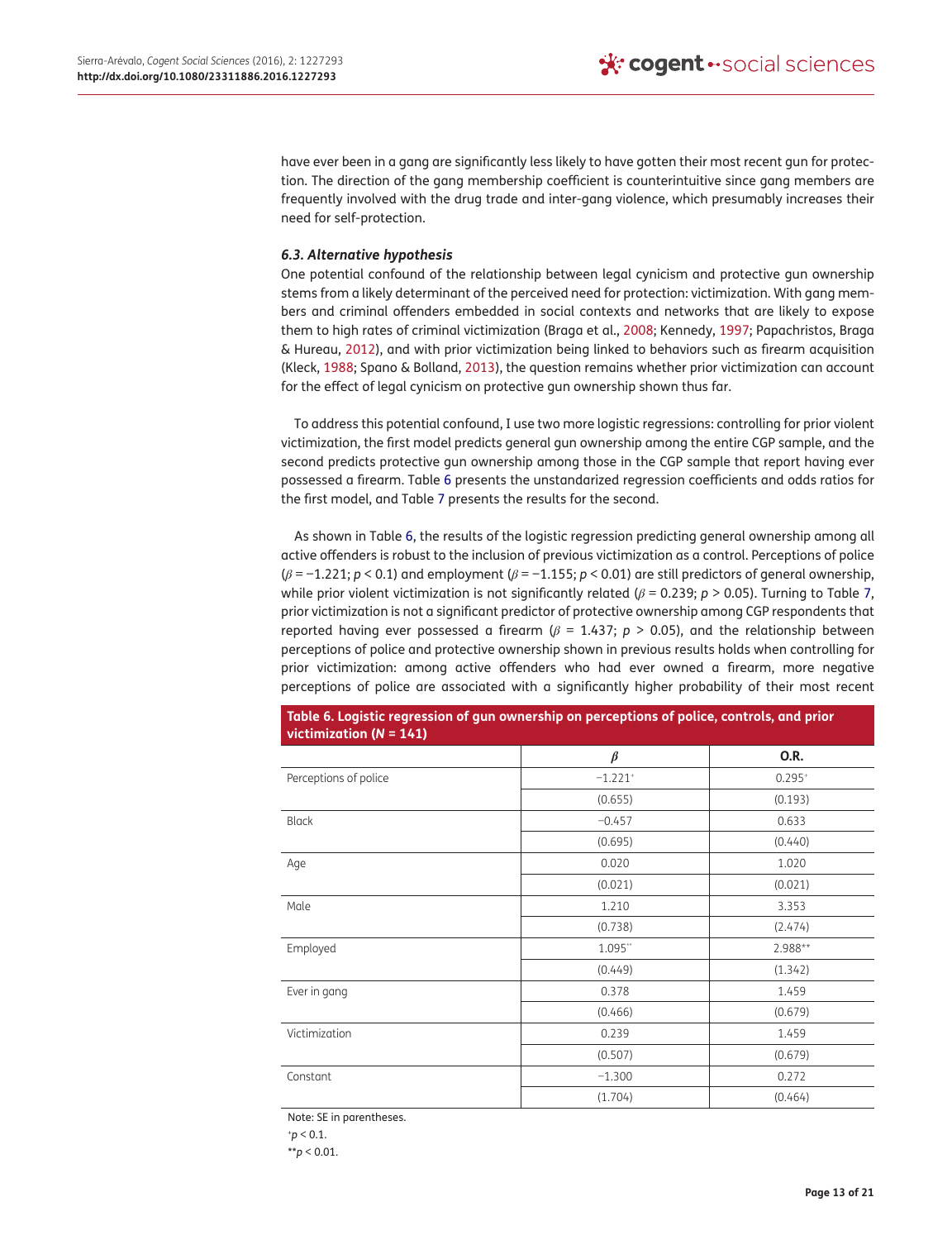<span id="page-13-0"></span>

|                       | $\beta$     | <b>O.R.</b> |
|-----------------------|-------------|-------------|
| Perceptions of police | $-2.778*$   | $0.062*$    |
|                       | (1.188)     | (0.074)     |
| <b>Black</b>          | 1.001       | 2.739       |
|                       | (1.042)     | (2.854)     |
| Age                   | 0.0433      | 1.044       |
|                       | (0.035)     | (0.036)     |
| Male                  | $4.331**$   | 75.992**    |
|                       | (1.534)     | (116.604)   |
| Employed              | $1.155**$   | $3.174***$  |
|                       | (0.747)     | (2.371)     |
| Ever in gang          | $-2.740***$ | $0.065***$  |
|                       | (0.773)     | (0.050)     |
| Victimization         | 1.437       | 4.209       |
|                       | (1.019)     | (4.289)     |
| Constant              | $-6.948*$   | $.001*$     |
|                       | (3.471)     | (0.003)     |

Note: SE in parentheses.

\**p* < 0.05.

\*\**p* < 0.01.

\*\*\**p* < 0.001.

firearm being acquired for protection (*β* = −2.778; *p* < 0.05). Gender (*β* = 4.331; *p* < 0.01) and employment (*β* = 1.155; *p* < 0.01) are also significant predictors of protective ownership, while gang membership is strongly and negatively related (*β* = −2.740; *p* < 0.001).

These results suggest, then, that *even when accounting for prior criminal victimization,* negative perceptions of police are related to a significantly higher probability of active offenders (1) having ever possessed a firearm, and (2) among those reporting having ever possessed a firearm, having acquired their most recent firearm for protection. Thus, while prior victimization has been found in past research to be related to protective gun ownership, it appears that, at least among active offenders in Chicago, the effect of legal cynicism on general and protective gun ownership operates above and beyond the effect of having been a victim of violent crime in the past.

## **7. Conclusion and discussion**

This study represents several advances in research on trends in gun ownership, as well as how legal cynicism is related to behaviors like protective firearm ownership. First, my findings highlight the fact that nationally-representative estimates of the motivations for gun ownership are unlikely to capture the motivations and gun ownership behavior of *high*-*risk* gun owners, especially *hidden* populations such as ex-felons and active criminal offenders. Additionally, my descriptive findings indicate that respondents in the CGP sample own a protective firearm at rates higher than urban blacks and urban whites, with 83 percent of respondents reporting their most recently possessed firearm was acquired for protection. To be sure, differences in sample composition between highly-selective samples (like the CGP) and nationally-representative samples make it prudent to use caution in making direct comparisons between these samples. Future research would do well to consider methods of conducting surveys on gun ownership to allow direct comparison between criminal and non-criminal populations.

Using perceptions of police as an indicator of legal cynicism, my analysis provides evidence that negative perceptions of police are a significantly related to protective gun ownership among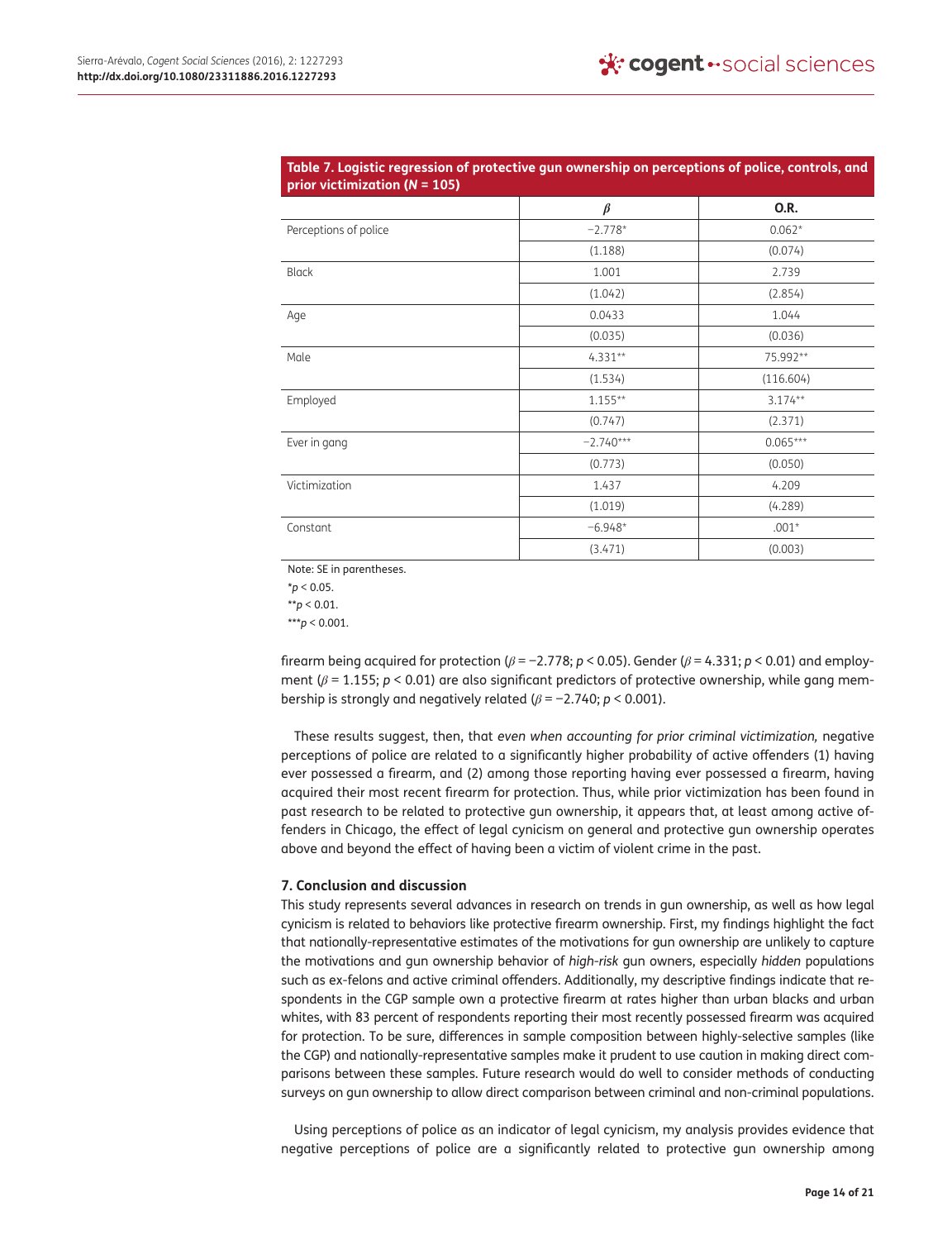respondents in the CGP sample. In neighborhoods characterized by high rates of crime and violence, interactions between community residents and the law are often strained. These strained relations can give rise to a widely held belief that agents of the law are unable or unwilling to provide for the safety of the neighborhood. This cultural frame of *legal cynicism* makes calling the authorities an untenable, even dangerous, strategy, and thus individuals engage in "self-help" to provide for their protection. This study suggests that the acquisition of a protective firearm, particularly among those residing in violent, high-crime neighborhoods, is strongly related to negative perceptions of police.

Some of my findings run counter to what might otherwise be expected, particularly the results pertaining to gang membership's relationship to perceptions of police and protective gun ownership. While one might expect gang members to have highly negative perceptions of police, gang membership shows no effect on perceptions of police in this analysis. One hypothesis is that gang membership is superseded by membership in a marginalized community. In other words, negative perceptions of the police may be products of neighborhood-level phenomena that do not discriminate between "decent" community residents and "street"-oriented individuals like gang members (Anderson, [1999](#page-17-9)).

<span id="page-14-6"></span><span id="page-14-5"></span><span id="page-14-4"></span><span id="page-14-3"></span><span id="page-14-2"></span><span id="page-14-0"></span>Finally, knowing that gang members regularly own firearms (Decker & van Winkle, [1996](#page-18-22); Hagedorn & Macon, [1988;](#page-18-23) Miller, [1982](#page-18-24)) at rates higher than non-members (Sheley & Wright, [1995](#page-19-5)), and that many gang members choose to arm themselves out of fear of being outgunned in exchanges of reciprocal gang violence (Block & Block, [1993](#page-17-21); Horowitz, [1983;](#page-18-25) Papachristos, [2009\)](#page-18-26), it is surprising that gang member are not *more* likely than non-members to have acquired a protective firearm.

One potential gang-specific explanation lies in the perception of what it means to "possess" a firearm. Recent ethnographic work in the South Side of Chicago finds that gangs frequently harness their social ties within the gang to borrow and lend guns, and that gang membership is often preserved by individuals who want to maintain the ability to *access* a weapon should they need it. In a thin, illegal gun market, gang leaders dictate which members are allowed to carry a firearm, and under what circumstances. In essence, the *gang* controls the supply of firearms, often to prevent wanton violence by younger members that inevitably draws police attention (Cook, Ludwig, Venkatesh, & Braga, [2007](#page-18-27)). This street-level gang dynamic could explain why gang members do not report having protective firearms–they may view their gang, not themselves, as the possessors of firearms. Even more simply, gang members may not actually have protective firearms because (1) they can *access* one if need be, or (2) being in a firearm-owning gang is protection enough.

<span id="page-14-1"></span>Another potential explanation for a lack of reported protective gun ownership among gang members can be traced to recent legal-political changes in the city of Chicago. Chicago first enacted its handgun ban in 1982, which operated in large part by prohibiting the registration of most handguns.<sup>[12](#page-17-22)</sup> However, in addition to this ban, a 2005 decision by the state legislature created a new ordinance whereby those charged with gun offenses could be tried as *armed habitual criminals* if they had two prior felony convictions*.* [13](#page-17-23) The additional penalty ranges from an additional 6 to 30 years of imprisonment with no possibility of probation, to a potential extended term of 30 to 60 years.[14](#page-17-24) Since gang members are often serial offenders with existing criminal records (Kennedy, [1997](#page-18-11)), getting caught with a firearm (even if it is one that they have for their personal protection) could potentially cost them the rest of their life in prison. Knowing these severe penalties, gang members may find that the cost of going unarmed is outweighed by the specter of a life behind bars, and choose not to acquire a handgun for protection[.15](#page-17-25)

While this study advances the knowledge of legal cynicism and gun ownership, it does have its weaknesses. Chief among these weaknesses is also one of the study's strengths: the specificity of the sample. With the purpose of the CGP being to explore the perceptions of the law and police held by active offenders, the very design of the study excludes non-offenders, and non-violent offenders such as drug users. More broadly, this study is unable to generalize to active offenders outside of the highcrime, predominantly African American neighborhoods that the sample was drawn from. Future research will hopefully extend the methods used in this study to other cities, neighborhoods, and types of offenders, as well as hopefully increase its sample size to allow for more intensive analysis.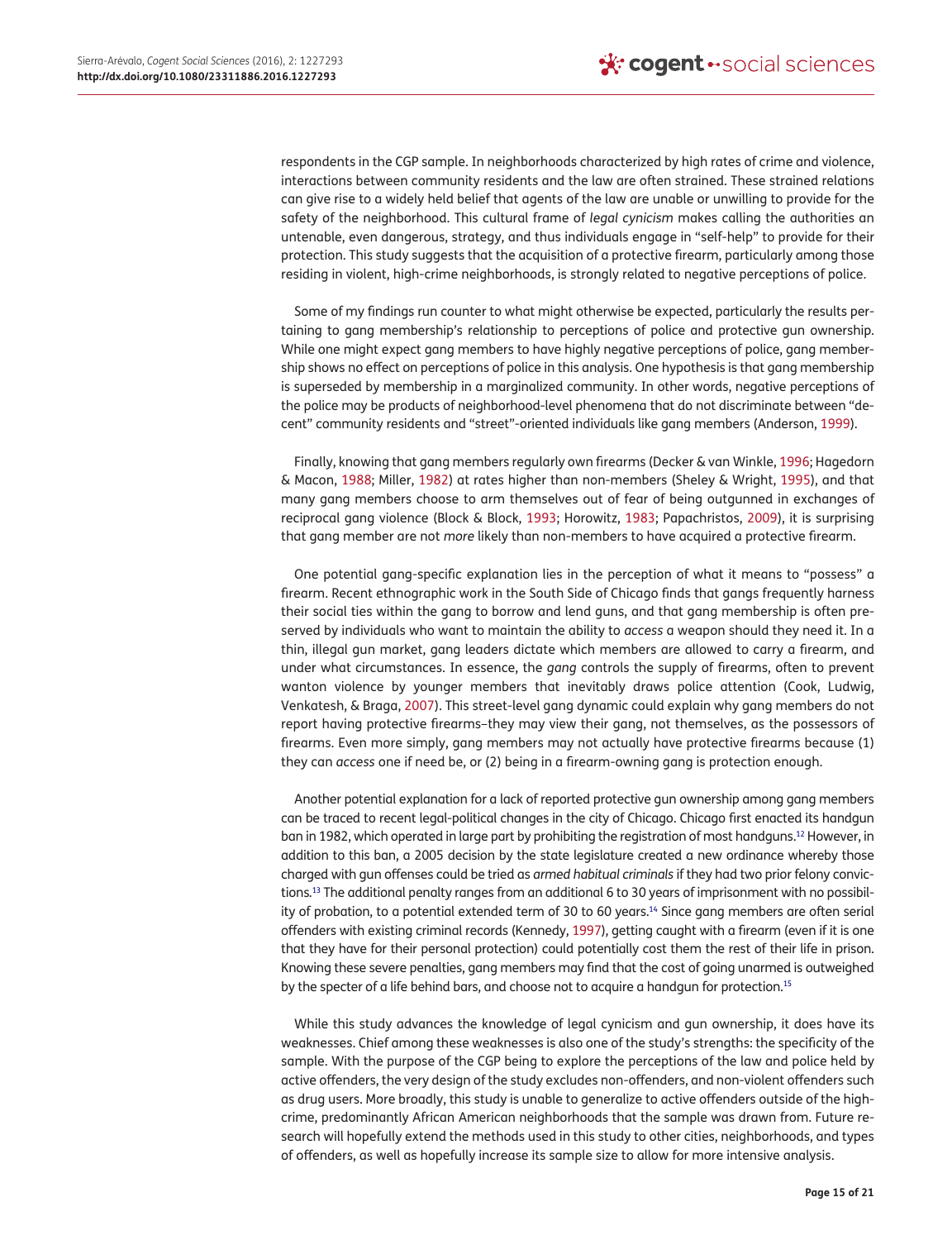Additionally, though I address the potential for prior victimization to be driving protective gun ownership instead of legal cynicism, there are other potential explanations for active offenders to own a protective firearm that are not rooted in the belief that police cannot provide for their safety. Though the descriptive results outlined earlier do not suggest it was the case in the CGP sample, the possibility exists that "for protection" is, in practice, protection while engaging in high-risk criminal activities, regardless of gang membership. Indeed, "The qualities of a gun that make it effective in fending off assailants and intruders are the same as those that make it an effective tool in personal crimes of violence. A gun greatly enhances most people's capacity to intimidate or incapacitate an assailant" (Cook, [1991,](#page-18-28) p. 53). In the case of robbery, not only does a firearm reduce the probability that a victim will resist, but also helps ensure that any such resistance can be quickly and effectively dealt with (Cook, [1980](#page-18-29), [1987,](#page-18-30) [2011;](#page-18-31) Cook & Ludwig, [2011](#page-18-32)). The same logic would apply to gang members who want protection from rival gangs they themselves violently victimize (Decker, [1996;](#page-18-33) Papachristos, [2009](#page-18-26); Vigil, [2003](#page-19-30)).

<span id="page-15-8"></span><span id="page-15-7"></span><span id="page-15-6"></span><span id="page-15-5"></span><span id="page-15-4"></span><span id="page-15-3"></span><span id="page-15-2"></span><span id="page-15-1"></span><span id="page-15-0"></span>Another alternative explanation for protective firearm ownership is rooted in the connection between status and the ability to provide for one's own safety on the street. As described by Anderson ([1999](#page-17-9)), inner city residents (particularly young men) exist in a context where the ability to defend oneself and dominate others garners respect. In such an environment, firearms serve to enhance one's ability to maintain and enhance their social standing. Combined with the presence of violent street gangs, drugs, and the proliferation of firearms, guns themselves can become symbols of status, physical embodiments of power that can be employed to defend one's respect or take away another's (Fagan & Wilkinson, [1998;](#page-18-34) Wilkinson & Fagan, [1996\)](#page-20-2). Within the context of such marginalized communities, guns for protection and guns for status are likely one and the same, the value of the gun deeply tied to the salience of that weapon as a means to preserve one's safety and, by extension, one's respect. Given that the CGP sampled within two such high-crime, high-violence communities, it is difficult to disentangle how much of "for protection" is tied to related concerns surrounding status.

On a more methodological note, an important limitation of this analysis centers on the crosssectional nature of the survey data generated by the CGP. Without longitudinal measures of perceptions of police or knowledge of the timing of when a protective firearm was acquired, claims to the tune of legal cynicism *causing* acquisition of a protective firearm cannot be made reliably. That said, the results of this analysis are, at the very least, strongly suggestive. As such, I urge that this study's inability to make concrete causal claims should not lead us to throw out the baby with the analytical bathwater. If nothing else, these results are evidence that there is a strong connection between legal cynicism and protective firearm acquisition, and serve as a promising jumping off point for further investigation into the determinants of firearm acquisition in the neighborhoods most direly affected by the fallout of persistent crime and gun violence.

Further, by linking perceptions of police with (illegal) protective firearm ownership, this research makes a compelling case for policing strategies that, through the enhancement of police legitimacy and the building of trust, might reduce such behaviors. If community residents, instead of distrusting or even fearing police, were to view them as a viable option for seeking redress to interpersonal conflicts or for the provision of personal safety, they may no longer feel the need to acquire a firearm. Knowing that having negative perceptions of police is related to an increased probability of protective gun ownership, it follows that policing strategies that engender trust in police and ameliorate legal cynicism might help reduce the probability of protective gun ownership.

One policing strategy with the potential to encourage more positive, trusting relationships between police and the community is *community*-*oriented policing*. A key tenet of community policing is the emphasis on partnerships, specifically those between police and the individuals and organization they serve. In this policing paradigm, community-members are seen as valuable resources for identifying and helping police solve problems in the community, and police actively seek to include the community in their efforts to reduce crime and disorder.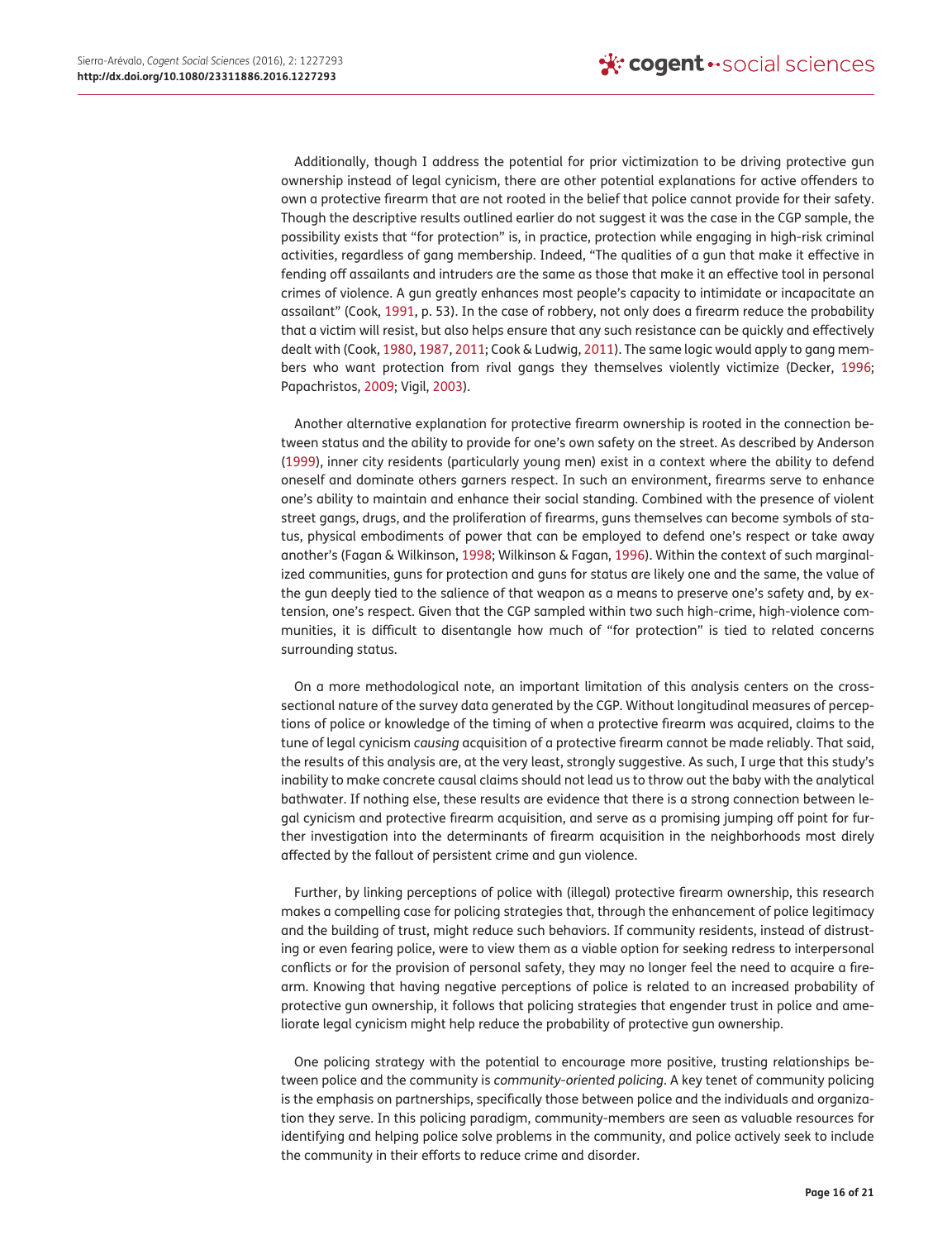<span id="page-16-3"></span>As a part of community policing, walking-beats are frequently employed to provide non-confrontational interactions between officers and community members. These walking beats not only enhance feelings of security among residents (Kappeler & Gaines, [2012](#page-18-35)), but also show the community that police exist for reasons other than to arrest their friends and family. Because of their daily onfoot presence on neighborhood streets, police become more accessible to the community, these non-punitive interactions fomenting familiarity that can ultimately result in enhanced trust between police and community members.

<span id="page-16-1"></span>Importantly, the type of interactions that occur between the police and the public are crucial determinants of perceptions of police and legal legitimacy. It is not enough for police to simply exist on neighborhood streets or have many contacts with the public; in fact, order maintenance policing (e.g. New York City's infamous Stop-and-Frisk) that employs frequent stops of pedestrians and vehicles can contribute to negative perceptions of police and damage their legitimacy (Fine et al., [2003;](#page-18-36) Gau & Brunson, [2010\)](#page-18-37). What's more, the resulting distrust and distaste for law enforcement produced by these practices can have dire consequences for police and communities alike.

<span id="page-16-8"></span><span id="page-16-7"></span><span id="page-16-2"></span><span id="page-16-0"></span>Such adverse consequences are exemplified by scholars' descriptions of the pervasive moratorium in some inner-city communities against "snitching." Though originally concerned with an apprehended criminal's cooperation with police in exchange for leniency or some monetary reward (Rosenfeld et al., [2003\)](#page-19-23), anti-snitching (or "stop snitching") extends beyond criminals, becoming embedded in a street code that also demands the silence of non-offenders and victims (Anderson, [1999](#page-17-9); Downing & Copeland, [2014\)](#page-18-38). Perpetuated by threats and violence against those who cooperate with police (Rosenfeld et al., [2003;](#page-19-23) Venkatesh, [2008;](#page-19-31) Whitman & Davis, [2007\)](#page-20-3), the stop snitching code contributes to a milieu characterized by fear, distrust, and non-cooperation among community members (Woldoff, [2006](#page-20-4); Woldoff & Weiss, [2010\)](#page-20-5). As the ability for neighborhood residents to trust one another and cooperate is diminished, so too is their ability to collectively address neighborhood problems of crime and disorder (Sampson & Bartusch, [1998\)](#page-19-9).

<span id="page-16-10"></span><span id="page-16-9"></span><span id="page-16-5"></span>What's more, the lack of cooperation with police expected of those who believe in the stop snitching message reduces the ability of police to effectively address serious crime. As the Police Executive Research Forum [\(2009\)](#page-19-32) describes, distrust in police and a lack of cooperation makes it difficult to secure witnesses to assist with prosecution of crimes, exacerbating worsening clearance rates that have been declining since the early 2000s. Naturally, as more crimes go unsolved and more criminals remain free on city streets, the beliefs of community members of police as uncaring and ineffectual are solidified, further entrenching their reticence to cooperate with law enforcement and confirming that they must solve their own problems and provide for safety themselves. As neatly summarized by Woldoff and Weiss [\(2010](#page-20-5), p. 207), "an anti-snitching narrative constructs the police as the enemy, increases the possibility that crimes remain unsolved, and makes communities vulnerable to vigilantism."

<span id="page-16-6"></span>In order for repeated interactions with police to not worsen these problems, police-citizen encounters—be they through community policing or police activities more generally—must align with tenants of procedural justice that emphasize fairness, respect, and the preservation of the dignity of those contacted by police. When they do not, a lack of procedural justice damages the legitimacy of police, exacerbates legal cynicism, and decreases the chances of cooperation between police and the public (Gau & Brunson, [2010](#page-18-37); Sunshine & Tyler, [2003](#page-19-20); Tyler, [2003;](#page-19-33) Tyler & Huo, [2002](#page-19-17)). Encouragingly, a growing body of research shows that the distrust between police and marginalized communities is not immutable; when the public is treated in a procedurally just way, they are less likely to believe they have been profiled, trust in police and the law is enhanced, satisfaction with police increases, and citizens are more likely to cooperate with police (Mazerolle, Bennett, Davis, Sargeant, & Manning, [2013](#page-18-39); Tyler, [2003;](#page-19-33) Tyler & Wakslak, [2004](#page-19-18)).

<span id="page-16-4"></span>If members of legally cynical communities can come to view police not as enemies and victimizers, but as viable protectors and partners in reducing crime and violence, they might also come to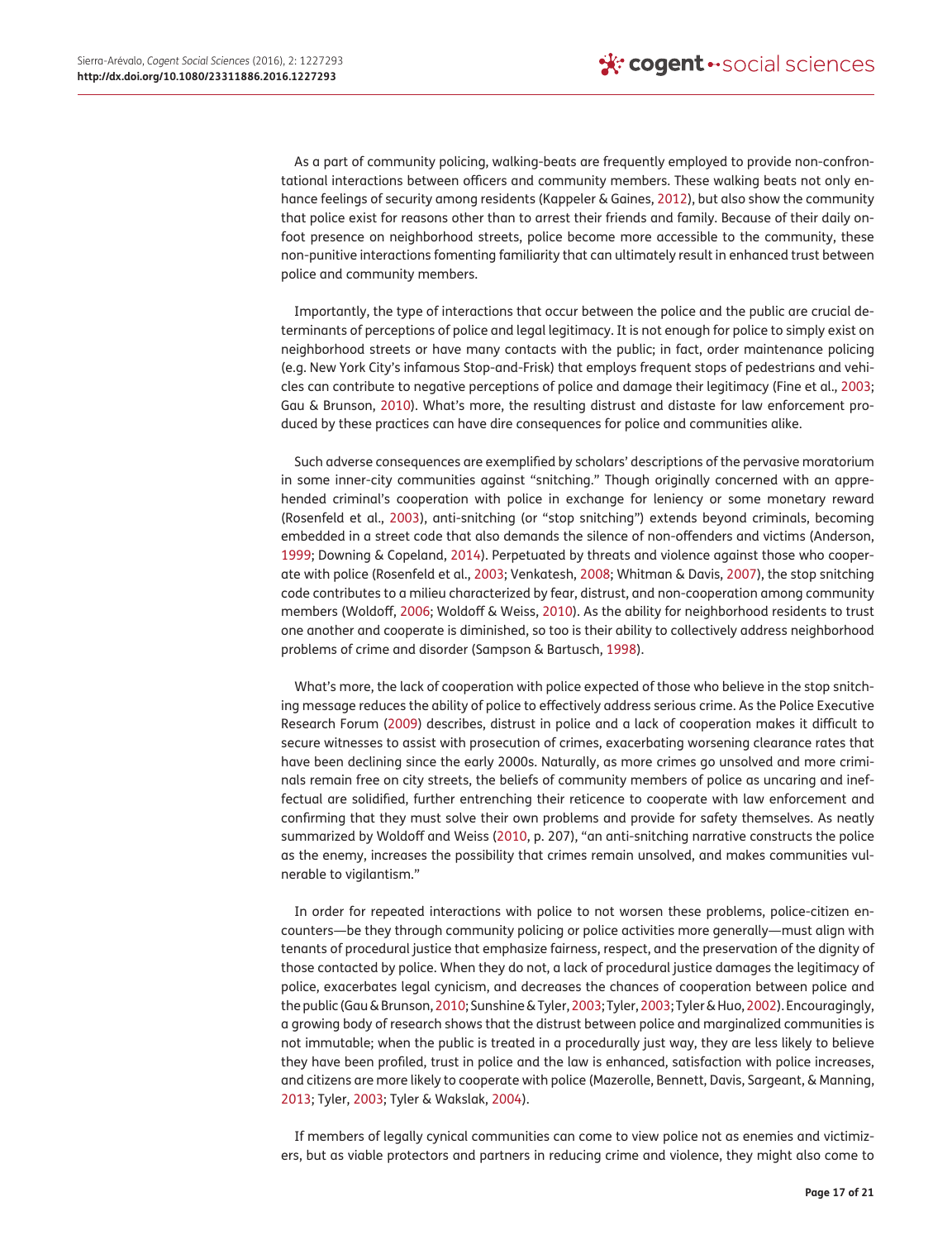<span id="page-17-27"></span>see 911 as a better option than a pistol. It should go without saying that community policing and procedural justice are not cure-alls for the tangle of pathologies that affect inner-city communities and contribute to street violence (Moynihan, [1965](#page-18-40)). Enhancing police-community interactions is unlikely to fix failing schools, reduce unemployment, or resolve broader systemic inequalities that disproportionately affect poor, minority neighborhoods. Still, with urban gun violence continuing to afflict communities across the country, the possibility that protective gun ownership among active offenders might be reduced through legitimacy- and trust-enhancing policing strategies deserves serious consideration.

#### **Acknowledgements**

The author would like to thank Andrew Papachristos, Christopher Wildeman, Richard Breen, Vida Maralani, and Lloyd Grieger for their insightful comments on this paper. He is also indebted to Stuart Craig for his help and encouragement throughout, as well as his fellow students and CIQLE-members for their thoughtful suggestions.

#### **Funding**

This research was supported by Bureau of Justice Assistance [grant number 2003-GP-CX-0573].

#### **Author details**

Michael Sierra-Arévalo[1](#page-0-1)

ORCID ID:<http://orcid.org/0000-0002-4398-9950>

E-mail: [michael.sierra-arevalo@yale.edu](mailto:michael.sierra-arevalo@yale.edu)

<span id="page-17-0"></span><sup>1</sup> Department of Sociology, Yale University, 493 College, New Haven 06511, CT, USA.

#### **Citation information**

Cite this article as: Legal cynicism and protective gun ownership among active offenders in Chicago, Michael Sierra-Arévalo, *Cogent Social Sciences* (2016), 2: 1227293.

#### **Notes**

- <span id="page-17-1"></span>1. For a review of the large body of work on structural determinants of violence, see Sampson and Lauritsen ([1994\)](#page-19-34).
- <span id="page-17-28"></span><span id="page-17-4"></span>2. It is worth noting that 50% likely underestimates the proportion of the sample that continued to engage in criminal activity. Those that recidivated are only those *detected* engaging in criminal activity or violating the terms of their release. As such, it is entirely possible that others within the CGP sample were not detected while engaging in continued criminal activity upon release from prison. This is all the more likely considering past work that finds a link between imprisonment and subsequent criminal activity (Cullen, Jonson, & Nagin, [2011\)](#page-18-41), as well as an increased likelihood of violent recidivism for those originally incarcerated for a violent offense (Schwaner, [1998](#page-19-35)).
- <span id="page-17-29"></span><span id="page-17-26"></span><span id="page-17-8"></span>3. These statistics and Figure 1 are derived from survey data presented by Dimock et al. [\(2013](#page-18-1)).
- <span id="page-17-12"></span>4. With few exceptions (e.g. Papachristos, Meares, et al., [2012\)](#page-19-19), research on procedural justice and perceptions of general and police legitimacy do not concentrate on *particular* criminal acts, but instead on general perceptions and opinions of the law.
- <span id="page-17-14"></span>5. See Papachristos, Meares, and Fagan ([2007\)](#page-19-36) for a thorough analysis of Project Safe Neighborood (PSN) and the field experiment methodology.
- <span id="page-17-15"></span>6. Though the selected randomly, the additional 41 cases did cluster around the high-crime, high-violence neighborhoods where the bulk of the sample was draw from.
- <span id="page-17-16"></span>7. This is a term for gang frequently used in Chicago.
- <span id="page-17-17"></span>8. For the complete set of items used in the construction of the index, please see Appendix [A.](#page-20-6) It should be noted that the questions used to construct this index are the

same questions employed in prior research on legal cynicism (e.g. Papachristos, Meares & Fagan, [2012;](#page-19-19) Tyler, [1990](#page-19-21)).

- <span id="page-17-18"></span>9. The scale responses for perceptions of police were recoded to binary items to allow for index construction.
- <span id="page-17-19"></span>10. Option included: "for committing crimes", "as a gift", "for a job (military/law enforcement/security)", "for protection", and "other".
- <span id="page-17-20"></span>11. While only significant at the < 0.1 level, it bears keeping in mind that the sample used in the CGP is relatively small. The magnitude of the coefficient suggests that the statistical power lent by a larger sample size would likely produce results showing a higher level of statistical significance for the perceptions of police index's effect on the probability of gun ownership.
- <span id="page-17-22"></span>12. See Chicago Municipal Code §8–20–050 before July of 2010.
- <span id="page-17-23"></span>13. [http://www.ilga.gov/legislation/ilcs/fulltext.](http://www.ilga.gov/legislation/ilcs/fulltext.asp?DocName=072000050K24-1.7) [asp?DocName=072000050K24-1.7](http://www.ilga.gov/legislation/ilcs/fulltext.asp?DocName=072000050K24-1.7)

in-depth analysis difficult.

<span id="page-17-25"></span><span id="page-17-24"></span>14.<http://www.ilga.gov/commission/lru/2010PFC.pdf> 15. 50% of gang members who had ever possessed a gun reported that their most recent firearm was acquired for protection. However, the next most common category was a non-response (*N* = 9, 21%), making more

#### **References**

<span id="page-17-9"></span>Anderson, E. [\(1999\)](#page-4-0). *Code of the street: Decency, violence, and the moral life of the inner city*. New York, NY: Norton.

- <span id="page-17-10"></span>Banton, M. ([1964](#page-4-1)). *The Policeman in the community*. New York, NY: Basic Books.
- <span id="page-17-3"></span>Bjerregaard, B., & Lizotte, A. J. [\(1995\)](#page-1-0). Gun ownership and gang membership. *The Journal of Criminal Law and Criminology, 86*, 37–58[. http://dx.doi.org/10.2307/1143999](http://dx.doi.org/10.2307/1143999)
- <span id="page-17-13"></span>Black, D. J. [\(1980\)](#page-5-0). *The manners and customs of the police*. New York, NY: Academic Press.

<span id="page-17-2"></span>Black, D. J. [\(1983\)](#page-1-1). Crime as social c[o](http://dx.doi.org/10.2307/2095143)ntrol. *American Sociological Review, 48*, 34–45.

#### <http://dx.doi.org/10.2307/2095143>

<span id="page-17-21"></span>Block, C. R., & Block, R. ([1993](#page-14-0)). *Street Gang Crime in Chicago*. Washington, DC: National Institute of Justice.

- <span id="page-17-5"></span>Braga, A. A., Hureau, D., & Winship, C. ([2008\)](#page-2-0). Losing faith? Police, black churches, and the resurgence of youth violence in Boston. *Public safety* (pp. 1–23). Cambridge, MA: Rappaport Institute for Greater Boston, Harvard Kennedy School.
- <span id="page-17-6"></span>Braga, A. A., Papachristos, A. V., & Hureau, D. [\(2009](#page-3-1)). The concentration and stability of gun violence at micro places in boston, 1980–2008. *Journal of Quantitative Criminology, 26*, 33–53.
- <span id="page-17-7"></span>Branas, C. C., Nance, M. L., Elliott, M. R., Richmond, T. S., & Schwab, C. W. ([2004\)](#page-3-2). Urban-rural shifts in intentional firearm death: Different causes, same r[es](http://dx.doi.org/10.2105/AJPH.94.10.1750)ults. *American Journal of Public Health, 94*, 1750–1755. <http://dx.doi.org/10.2105/AJPH.94.10.1750>
- <span id="page-17-11"></span>Brunson, R. K. [\(2007](#page-5-1)). "Police don't like Black People": African-American young men's accumulated police experiences. *Criminology and Public Policy, 6*, 71–101[.](http://dx.doi.org/10.1111/cpp.2007.6.issue-1) <http://dx.doi.org/10.1111/cpp.2007.6.issue-1>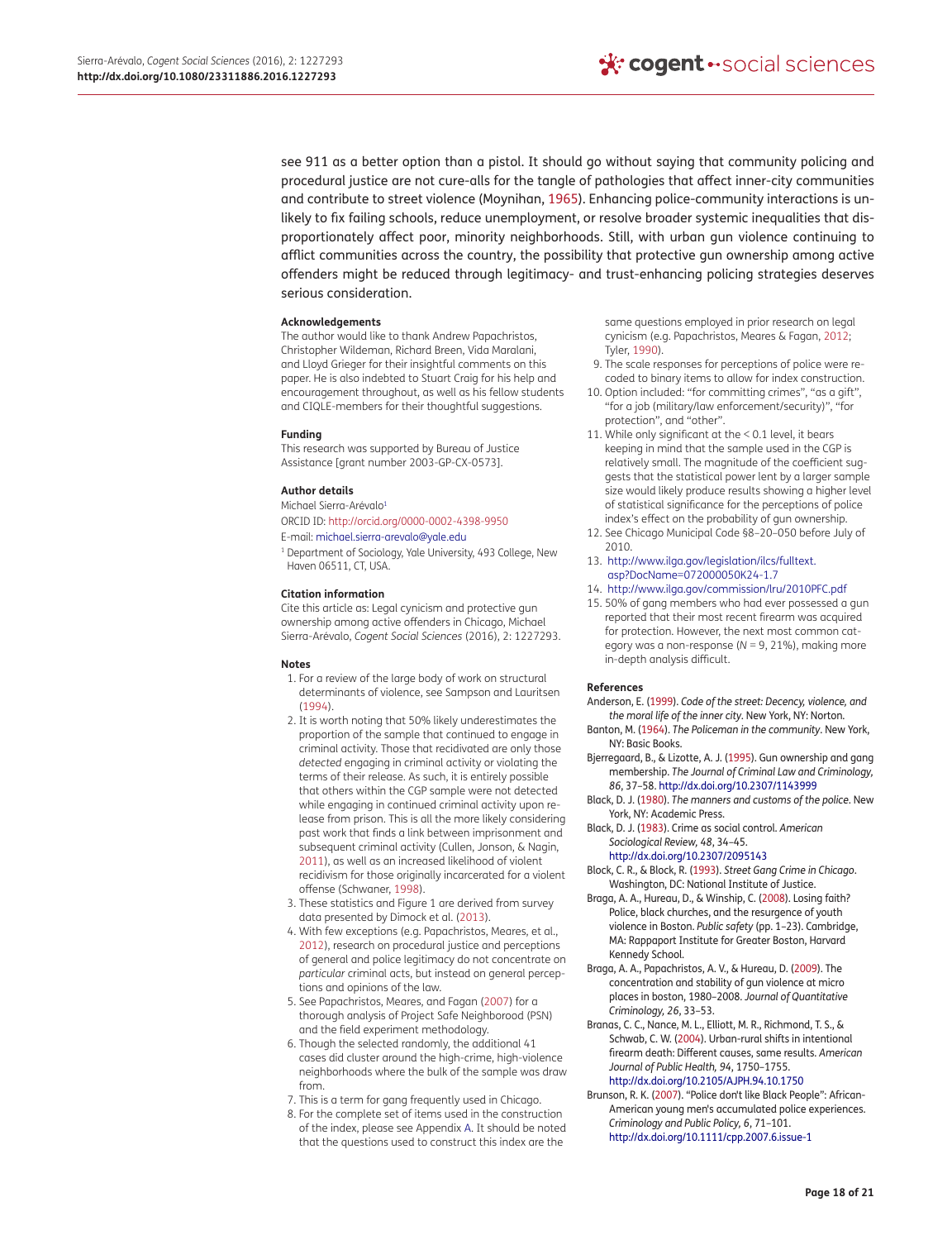<span id="page-18-5"></span>

<span id="page-18-41"></span><span id="page-18-32"></span><span id="page-18-31"></span><span id="page-18-30"></span><span id="page-18-29"></span><span id="page-18-28"></span><span id="page-18-27"></span><span id="page-18-17"></span><span id="page-18-0"></span>Carr, P. J., Napolitano, L., & Keating, J. ([2007\)](#page-5-2). We never call the cops and here is why: A qualitative examination of legal cynicism in three philadelphia neighborhoods. *Criminology, 45*, 445–480[.](http://dx.doi.org/10.1111/crim.2007.45.issue-2) <http://dx.doi.org/10.1111/crim.2007.45.issue-2> Cook, P. J. [\(1980](#page-15-0)). Reducing injury and death rates in robbery. *Policy Analysis, 6*, 21–45. Cook, P. J. [\(1987](#page-15-1)). Robbery viol[e](http://dx.doi.org/10.2307/1143453)nce. *The Journal of Criminal Law and Criminology , 78*, 357. <http://dx.doi.org/10.2307/1143453> Cook, P. J. [\(1991](#page-15-2)). The technology of personal violence. *Crime and Justice, 14*, 1–71[.](http://dx.doi.org/10.1086/449183) <http://dx.doi.org/10.1086/449183> Cook, P. J. [\(2011](#page-15-3)). Robbery. In M. Tonry (Ed.), *The Oxford handbook of crime and public policy* (pp. 102–114). Oxford: Oxford University Press. Cook, P. J., & Goss, K. A. [\(2014](#page-1-2)). *The gun debate: What everyone needs to know* (1st ed.). Oxford: Oxford University Press. Cook, P. J., & Ludwig, J. [\(2011](#page-15-4)). Firearm violence. In M. Tonry (Ed.), *The Oxford handbook of crime and public policy* (pp. 71–101). Oxford: Oxford University Press. Cook, P. J., Ludwig, J., Venkatesh, S., & Braga, A. A. [\(2007](#page-14-1)). Underground gun markets. *The Economic Journal, 117*, F588– F618[. http://dx.doi.org/10.1111/ecoj.2007.117.issue-524](http://dx.doi.org/10.1111/ecoj.2007.117.issue-524) Cullen, F. T., Jonson, C. L., & Nagin, D. S. [\(2011](#page-17-26)). Prisons do not reduce recidivism the high [co](http://dx.doi.org/10.1177/0032885511415224)st of ignoring science. *The Prison Journal, 91*, 48S–65S. <http://dx.doi.org/10.1177/0032885511415224> Curry, G. D., Decker, S. H., & Egley, A. J. ([2002\)](#page-1-3). Gang involvement and delinquency in a mi[d](http://dx.doi.org/10.1080/07418820200095241)dle school population. *Justice Quarterly, 19*, 275. <http://dx.doi.org/10.1080/07418820200095241> Decker, S. H. [\(1996](#page-15-5)). Collective and normativ[e](http://dx.doi.org/10.1080/07418829600092931) features of gang violence. *Justice Quarterly, 13*, 243–264. <http://dx.doi.org/10.1080/07418829600092931> Decker, S. H., & van Winkle, B. [\(1996](#page-14-2)). *Life in the gang*. New York, NY: Cambridge University Press[.](http://dx.doi.org/10.1017/CBO9781139174732) <http://dx.doi.org/10.1017/CBO9781139174732> Dimock, M., Doherty, C., & Christian, L. ([2013\)](#page-1-4). *Perspectives of gun owners, non-owners: Why own a gun? Protection is Now Top Reason*. Washington, DC: Pew Research Center. Downing, S., & Copeland, B. ([2014\)](#page-16-0). Criminality, interpersonal proximity and the stop-snitching code: An examination of offender and non-offender perceptions. *Current Issues in Criminal Justice, 26*, 269–287. Fagan, J., & Davies, G. [\(2000](#page-4-2)). Street stops and broken windows: Terry, race, and disorder in New York city. *Fordham Urban Law Journal, 28*, 457–504. Fagan, J., & Wilkinson, D. L. [\(1998](#page-15-6)). Guns, youth violence, and social identity in inner cities. *Crime and Justice, 24*, 105–188[. http://dx.doi.org/10.1086/449279](http://dx.doi.org/10.1086/449279) Fine, M., Freudenberg, N., Payne, Y., Perkins, T., Smith, K., & Wanzer, K. ([2003\)](#page-16-1). "Anything can happen with police around": Urban youth evaluate strategies of surveilla[n](http://dx.doi.org/10.1111/1540-4560.t01-1-00009)ce in public places. *Journal of Social Issues, 59*, 141–158. <http://dx.doi.org/10.1111/1540-4560.t01-1-00009> Fox, J. A., & Zawitz, M. W. ([2007](#page-1-5)). Homicide trends in the united states. *Homicide trends in the United States*. Washington, DC: U.S. Department of Justice, Office of Justice Programs, Office of Jvenile Jutice and Delinquency Prevention. Gau, J. M., & Brunson, R. K. [\(2010\)](#page-16-2). Procedural justice and order maintenance policing: A study of inner-city young men's perceptions of police legitimacy. *Justice Quarterly, 27*, 255–279[. http://dx.doi.org/10.1080/07418820902763889](http://dx.doi.org/10.1080/07418820902763889) Hagedorn, J., & Macon, P. ([1988](#page-14-3)). *People and folks: Gangs, crime, and the underclass in a rustbelt city*. Chicago, IL: Lake View Press. Heron, M. P. [\(2012\)](#page-1-7). Deaths: Leading causes for 2009. *National Vital Statistics Reports, National Vital Statistics Reports, 61*, 1–96. Horowitz, R. [\(1983\)](#page-14-4). *Honor and the American dream: Culture and identity in a Chicano Community*. New Brunswick, NJ: Rutgers University Press. Horowitz, R. [\(1987\)](#page-4-3). Community to[l](http://dx.doi.org/10.2307/800540)erance of gang violence. *Social Problems, 34*, 437–450. <http://dx.doi.org/10.2307/800540>

<span id="page-18-40"></span><span id="page-18-39"></span><span id="page-18-38"></span><span id="page-18-37"></span><span id="page-18-36"></span><span id="page-18-34"></span><span id="page-18-26"></span><span id="page-18-24"></span><span id="page-18-23"></span><span id="page-18-22"></span><span id="page-18-20"></span><span id="page-18-14"></span><span id="page-18-10"></span><span id="page-18-4"></span><span id="page-18-3"></span><span id="page-18-2"></span><span id="page-18-1"></span>Harper, S., Lynch, J., Burris, S., & Davey Smith, G. D. [\(2007](#page-1-6)). Trends in the black-white life expectancy gap in the United States, 1983–2003. *JAMA, 297*, 1224–1232[.](http://dx.doi.org/10.1001/jama.297.11.1224) <http://dx.doi.org/10.1001/jama.297.11.1224>

<span id="page-18-35"></span><span id="page-18-33"></span><span id="page-18-25"></span><span id="page-18-21"></span><span id="page-18-19"></span><span id="page-18-18"></span><span id="page-18-16"></span><span id="page-18-15"></span><span id="page-18-13"></span><span id="page-18-12"></span><span id="page-18-11"></span><span id="page-18-9"></span><span id="page-18-8"></span><span id="page-18-7"></span><span id="page-18-6"></span>Hough, M., Jackson, J., Bradford, B., Myhill, A., & Quinton, P. [\(2010](#page-4-4)). Procedural justice, trust, and institutional legitimacy. *Policing, 10*(1), 1–8. Jacobs, B. A. ([2000](#page-5-3)). *Robbing drug dealers: Violence beyond the law*. New York, NY: Walter de Gruyter. Kane, R. J. ([2002\)](#page-4-5). The social e[co](http://dx.doi.org/10.1111/crim.2002.40.issue-4)logy of police misconduct. *Criminology, 40*, 867–896. <http://dx.doi.org/10.1111/crim.2002.40.issue-4> Kane, R. J. ([2005\)](#page-4-6). Compromised police legitimacy as a predictor of violent crime in structurally [d](http://dx.doi.org/10.1111/crim.2005.43.issue-2)isadvantaged communities. *Criminology, 43*, 469–498. <http://dx.doi.org/10.1111/crim.2005.43.issue-2> Kappeler, V. E., & Gaines, L. K. [\(2012\)](#page-16-3). *Community policing: A contemporary perspective* (6th ed.). Waltham, MA: Anderson Publishing Company. Kennedy, D. M. ([1997\)](#page-2-1). Pulling levers: Chronic offenders, highcrime settings, and a theory of prevention. *Valparaiso University Law Review, 31*, 449–484. Kirk, D. S., & Matsuda, M. ([2011](#page-1-8)). Legal cynicism, collective efficacy, and the ecology of arrest. *Criminology, 49*, 443–472[.](http://dx.doi.org/10.1111/j.1745-9125.2011.00226.x) <http://dx.doi.org/10.1111/j.1745-9125.2011.00226.x> Kirk, D. S., & Papachristos, A. V. [\(2011\)](#page-1-9). Cultural mechanisms and the persistence of neighborhood violence 1. *American Journal of Sociology, 116*, 1190[.](http://dx.doi.org/10.1086/655754) <http://dx.doi.org/10.1086/655754> Kleck, G. ([1988\)](#page-12-1). Crime control through the private use of armed force. *Social Problems, 35*(1), 1–21[.](http://dx.doi.org/10.2307/800663) <http://dx.doi.org/10.2307/800663> Lavrakas, P. ([1985\)](#page-5-4). Citizen self-help and neighborhood crime prevention policy. In L. A. Curtis (Ed.), *American violence and public policy* (pp. 87–115). New Haven, CT: Yale University Press. Lizotte, A. J., Tesoriero, J. M., Thornberry, T. P., & Krohn, M. D. [\(1994](#page-1-10)). Patterns of adolescent firearms ownership and use. *Justice Quarterly, 11*, 51–74[.](http://dx.doi.org/10.1080/07418829400092131) <http://dx.doi.org/10.1080/07418829400092131> Lizotte, A. J., Krohn, M. D., Howell, J. C., Tobin, K., & Howard, G. J. [\(2000](#page-1-11)). Factors influencing gun carrying among young urban males over the ad[ole](http://dx.doi.org/10.1111/crim.2000.38.issue-3)scent-young adult life course. *Criminology, 38*, 811–834. <http://dx.doi.org/10.1111/crim.2000.38.issue-3> Massey, D. S., & Denton, N. A. [\(1993](#page-1-12)). *American apartheid: Segregation and the making of the underclass*. Boston, MA: Harvard University Press. Mazerolle, L., Bennett, S., Davis, J., Sargeant, E., & Manning, M. [\(2013](#page-16-4)). Procedural justice and police legitimacy: A systematic review of the research evi[de](http://dx.doi.org/10.1007/s11292-013-9175-2)nce. *Journal of Experimental Criminology, 9*, 245–274. <http://dx.doi.org/10.1007/s11292-013-9175-2> McDowall, D., & Loftin, C. [\(1983](#page-5-5)). Collective security and the demand for legal handguns. *American Journal of Sociology, 88*, 1146–1161[.](http://dx.doi.org/10.1086/227798) <http://dx.doi.org/10.1086/227798> Miller, W. B. ([1982\)](#page-14-5). *Crime by youth gangs and groups in the United States*. Washington, DC: U.S. Department of Justice, Office of Justice Programs, Office of Juvenile Justice and Delinquency Prevention. Moynihan, D. P. [\(1965](#page-17-27)). *The Negro family: The case for national action*. Washington, DC: US Department of Labor. Papachristos, A. V. [\(2009](#page-14-6)). Murder by structure: Dominance relations and the social structure of gang homicide.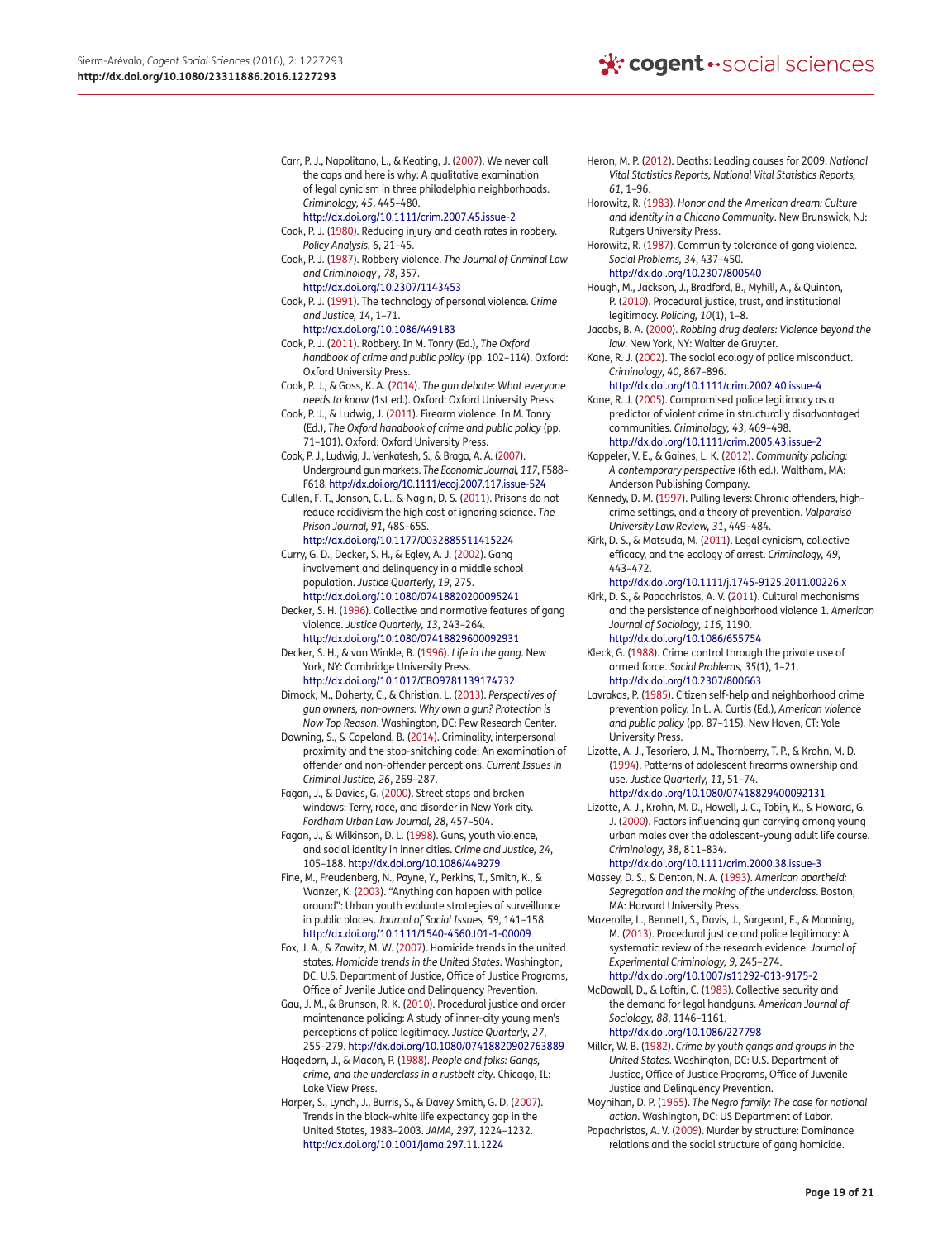*American Journal of Sociology, 115*, 74–128[.](http://dx.doi.org/10.1086/597791) <http://dx.doi.org/10.1086/597791>

- <span id="page-19-36"></span>Papachristos, A. V., Meares, T. L., & Fagan, J. [\(2007\)](#page-17-14). Attention felons: Evaluating project safe neighborhoods in Chicago. *Journal of Empirical Legal Studies, 4*, 223–272[.](http://dx.doi.org/10.1111/jels.2007.4.issue-2) <http://dx.doi.org/10.1111/jels.2007.4.issue-2>
- <span id="page-19-6"></span>Papachristos, A. V., Braga, A. A., & Hureau, D. [\(2012](#page-2-2)). Social networks and the risk [o](http://dx.doi.org/10.1007/s11524-012-9703-9)f gunshot injury. *Journal of Urban Health, 89*, 992–1003.

#### <http://dx.doi.org/10.1007/s11524-012-9703-9>

- <span id="page-19-19"></span>Papachristos, A. V., Meares, T. L., & Fagan, J. [\(2012\)](#page-5-6). Why do criminals obey the law? The influence of legitimacy and social networks on active gun offenders. *The Journal of Criminal Law & Criminology, 102*, 397–440.
- <span id="page-19-0"></span>Peterson, R. D., & Krivo, L. J. [\(2005\)](#page-1-13). Macrostructural analyses of race, ethnicity, and violent crime: Recent lessons and new directio[n](http://dx.doi.org/10.1146/annurev.soc.31.041304.122308)s for research. *Annual Review of Sociology, 31*, 331–356.

#### <http://dx.doi.org/10.1146/annurev.soc.31.041304.122308>

- <span id="page-19-3"></span>Pettit, B. ([2012\)](#page-1-14). *Invisible men: Mass incarceration and the myth of black progress*. New York, NY: Russell Sage.
- <span id="page-19-32"></span>Police Executive Research Forum. [\(2009](#page-16-5)). *The stop snitching phenomenon: Breaking the code of silence* (p. 64). Washington, DC: Police Executive Research Forum, US. Department of Justice Office of Community Oriented Policing Services.
- <span id="page-19-28"></span>Preiss, J. J., & Howard, J. E. [\(1958](#page-9-2)). *An examination of role theory: The case of the state police*. Lincoln, NE: University of Nebraska Press.
- <span id="page-19-27"></span>Raudenbush, S. W., Johnson, C., & Sampson, R. J. ([2003](#page-8-0)). A multivariate, multilevel rasch model with application to self-reporte[d](http://dx.doi.org/10.1111/some.2003.33.issue-1) criminal behavior. *Sociological Methodology, 33*, 169–211.

<http://dx.doi.org/10.1111/some.2003.33.issue-1>

- <span id="page-19-24"></span>Reiss, A. J., Jr, & Bordua, D. J. ([1967\)](#page-5-7). Environment and organization: A perspective on the police. In D. J. Bordua (Ed.), *The police: Six sociological essays* (pp. 28–40). New York, NY: John Wiley & Sons.
- <span id="page-19-23"></span>Rosenfeld, R., Jacobs, B. A., & Wright, R. ([2003\)](#page-5-8). Snitching and the code of the street. *British Journal of Criminology, 43*, 291–309[.](http://dx.doi.org/10.1093/bjc/43.2.291)

<http://dx.doi.org/10.1093/bjc/43.2.291>

<span id="page-19-9"></span>Sampson, R. J., & Bartusch, D. J. ([1998](#page-3-3)). Legal cynicism and (subcultural?) tolerance of deviance: The neighborhood context of racial differences. *Law & Society Review, 32*, 777–804[.](http://dx.doi.org/10.2307/827739)

<http://dx.doi.org/10.2307/827739>

- <span id="page-19-34"></span>Sampson, R. J., & Lauritsen, J. [\(1994](#page-17-28)). Violent victimization and offending: Individual–, situational–, and community-level risk factors. In J. R. Albert & J. Roth (Eds.), *Understanding and preventing violence: Social influences* (Vol. 3) (pp. 1–114). Washington, DC: National Academy Press.
- <span id="page-19-1"></span>Sampson, R. J., & Wilson, W. J. [\(1995\)](#page-1-15). Toward a theory of race, crime, and urban inequality. In J. Hagan & R. Peterson (Ed.), *Crime and Inequality* (pp. 37–56). Standord, CA: Stanford University Press.
- <span id="page-19-26"></span>Sampson, R. J., Raudenbush, S. W., & Earls, F. [\(1997](#page-6-0)). Neighborhoods and violent crime: A multilevel study of collective efficacy. *Science, 277*, 918–924[.](http://dx.doi.org/10.1126/science.277.5328.918) <http://dx.doi.org/10.1126/science.277.5328.918>
- <span id="page-19-10"></span>Sampson, R. J., Morenoff, J. D., & Raudenbush, S. ([2005\)](#page-3-4). Social anatomy of racial and ethnic disparities in viol[en](http://dx.doi.org/10.2105/AJPH.2004.037705)ce. *American Journal of Public Health, 95*, 224–232. <http://dx.doi.org/10.2105/AJPH.2004.037705>
- <span id="page-19-35"></span>Schwaner, S. L. ([1998\)](#page-17-29). Patterns of violent specialization: predictors of recidivism for a cohort of parolees. *American Journal of Criminal Justice, 23*(1), 1–17[.](http://dx.doi.org/10.1007/BF02887281) <http://dx.doi.org/10.1007/BF02887281>
- <span id="page-19-5"></span>Sheley, J. F., & Wright, J. D. [\(1995](#page-1-16)). *In the line of fire: Youths, guns, and violence in urban american*. New York, NY: A. de Gruyter.

<span id="page-19-14"></span>Silver, A. [\(1967\)](#page-4-7). The demand for order in a civil society. In D. J. Bordua (Ed.), *The police: Six sociological essays* (pp. 1–24). New York, NY: John Wiley & Sons.

<span id="page-19-12"></span>Smith, D. A. [\(1986\)](#page-4-8). The neighborhood conte[x](http://dx.doi.org/10.1086/449126)t of police behavior. *Crime and Justice, 8*, 313–341. <http://dx.doi.org/10.1086/449126>

<span id="page-19-25"></span>Smith, D. A., & Uchida, C. D. ([1988\)](#page-5-9). The social organization of self-help: A study of defensive weapon [o](http://dx.doi.org/10.2307/2095735)wnership. *American Sociological Review, 53*, 94–102. <http://dx.doi.org/10.2307/2095735>

<span id="page-19-29"></span>Spano, R., & Bolland, J. [\(2013](#page-12-2)). Disentangling the effects of violent victimization, violent behavior, and gun carrying for minority inner-city youth living [i](http://dx.doi.org/10.1177/0011128710372196)n extreme poverty. *Crime & Delinquency, 59*, 191–213.

<http://dx.doi.org/10.1177/0011128710372196>

<span id="page-19-20"></span>Sunshine, J., & Tyler, T. R. [\(2003](#page-5-10)). The role of procedural justice and legitimacy in shaping public [s](http://dx.doi.org/10.1111/lasr.2003.37.issue-3)upport for policing. *Law and Society Review, 37*, 513–548.

<http://dx.doi.org/10.1111/lasr.2003.37.issue-3>

- <span id="page-19-11"></span>Suttles, G. D. [\(1968\)](#page-4-9). *The social order of the slum: Ethnicity and territory in the inner city*. Chicago, IL: University of Chicago Press.
- <span id="page-19-15"></span>Terrill, W. & Reisig, M. D. ([2003\)](#page-4-10). Neighborhood context and police use of force. *Journal of Research in Crime and Delinquency, 40*, 291–321[.](http://dx.doi.org/10.1177/0022427803253800)

<span id="page-19-21"></span><http://dx.doi.org/10.1177/0022427803253800> Tyler, T. R. ([1990\)](#page-5-11). *Why people obey the law*. New Haven, CT: Yale University Press.

<span id="page-19-16"></span>Tyler, T. R. ([2000\)](#page-5-12). Social justice: Outcome and procedure. *International Journal of Psychology, 35*, 117–125[.](http://dx.doi.org/10.1080/002075900399411) <http://dx.doi.org/10.1080/002075900399411>

<span id="page-19-33"></span>Tyler, T. R. ([2003\)](#page-16-6). Procedural justice, legitimacy, and the effective rule of law. *Crime and Justice, 30*, 283–357. <http://dx.doi.org/10.1086/652233>

<span id="page-19-22"></span>Tyler, T. R. ([2006\)](#page-5-13). Psychological perspectives on legitimacy and legitimation. *Annual Review of Psychology, 57*, 375–400[.](http://dx.doi.org/10.1146/annurev.psych.57.102904.190038) [http://dx.doi.org/10.1146/annurev.](http://dx.doi.org/10.1146/annurev.psych.57.102904.190038) [psych.57.102904.190038](http://dx.doi.org/10.1146/annurev.psych.57.102904.190038)

<span id="page-19-17"></span>Tyler, T. R., & Huo, Y. ([2002](#page-5-14)). *Trust in the law: Encouraging public cooperation with the police and courts*. New York, NY: Russell Sage Foundation.

- <span id="page-19-18"></span>Tyler, T. R., & Wakslak, C. J. ([2004\)](#page-5-15). Profiling and police legitimacy: Procedural justice, attributions of motive, and acceptance of police authority. *Criminology, 42*, 253–282[.](http://dx.doi.org/10.1111/crim.2004.42.issue-2) <http://dx.doi.org/10.1111/crim.2004.42.issue-2>
- <span id="page-19-31"></span>Venkatesh, S. A. ([2008](#page-16-7)). *Gang leader for a day*. New York, NY: Penguin Book.

<span id="page-19-30"></span>Vigil, J. D. ([2003\)](#page-15-7). Urban violence and stre[et](http://dx.doi.org/10.1146/annurev.anthro.32.061002.093426) gangs. *Annual Review of Anthropology, 32*, 225–242. [http://dx.doi.org/10.1146/annurev.](http://dx.doi.org/10.1146/annurev.anthro.32.061002.093426) [anthro.32.061002.093426](http://dx.doi.org/10.1146/annurev.anthro.32.061002.093426)

<span id="page-19-2"></span>Watkins, A. M., Huebner, B. M., & Decker, S. H. [\(2008\)](#page-1-17). Patterns of gun acquisition, carrying, and use among juvenile and adult arrestees: evidence from a high-crime city. *Justice Quarterly, 25*, 674[.](http://dx.doi.org/10.1080/07418820801930118)

<http://dx.doi.org/10.1080/07418820801930118>

<span id="page-19-4"></span>Watters, J. K., & Biernacki, P. ([1989\)](#page-1-18). Targeted sampling: Options for the study o[f](http://dx.doi.org/10.2307/800824) hidden populations. *Social Problems, 36*, 416–430.

<http://dx.doi.org/10.2307/800824>

<span id="page-19-7"></span>Weisburd, D., Bushway, S., Lum, C., & Yang, S.-M. [\(2004\)](#page-3-5). Trajectories of crime at places: A longitudinal study of street segments in the city of seattle. *Criminology, 42*, 283–322[. http://dx.doi.org/10.1111/crim.2004.42.issue-2](http://dx.doi.org/10.1111/crim.2004.42.issue-2)

<span id="page-19-8"></span>Weisburd, D., Groff, E. R., & Yang, S.-M. [\(2012](#page-3-6)). *The c[r](http://dx.doi.org/10.1093/acprof:oso/9780195369083.001.0001)iminology of place*. New York, NY: Oxford University Press. [http://dx.doi.org/10.1093/acprof:o](http://dx.doi.org/10.1093/acprof:oso/9780195369083.001.0001) [so/9780195369083.001.0001](http://dx.doi.org/10.1093/acprof:oso/9780195369083.001.0001)

<span id="page-19-13"></span>Weitzer, R. [\(2000](#page-4-11)). Racialized policing: Residents' perceptions in three neighborhoods. *Law & Society Review, 34*, 129–155[.](http://dx.doi.org/10.2307/3115118) <http://dx.doi.org/10.2307/3115118>